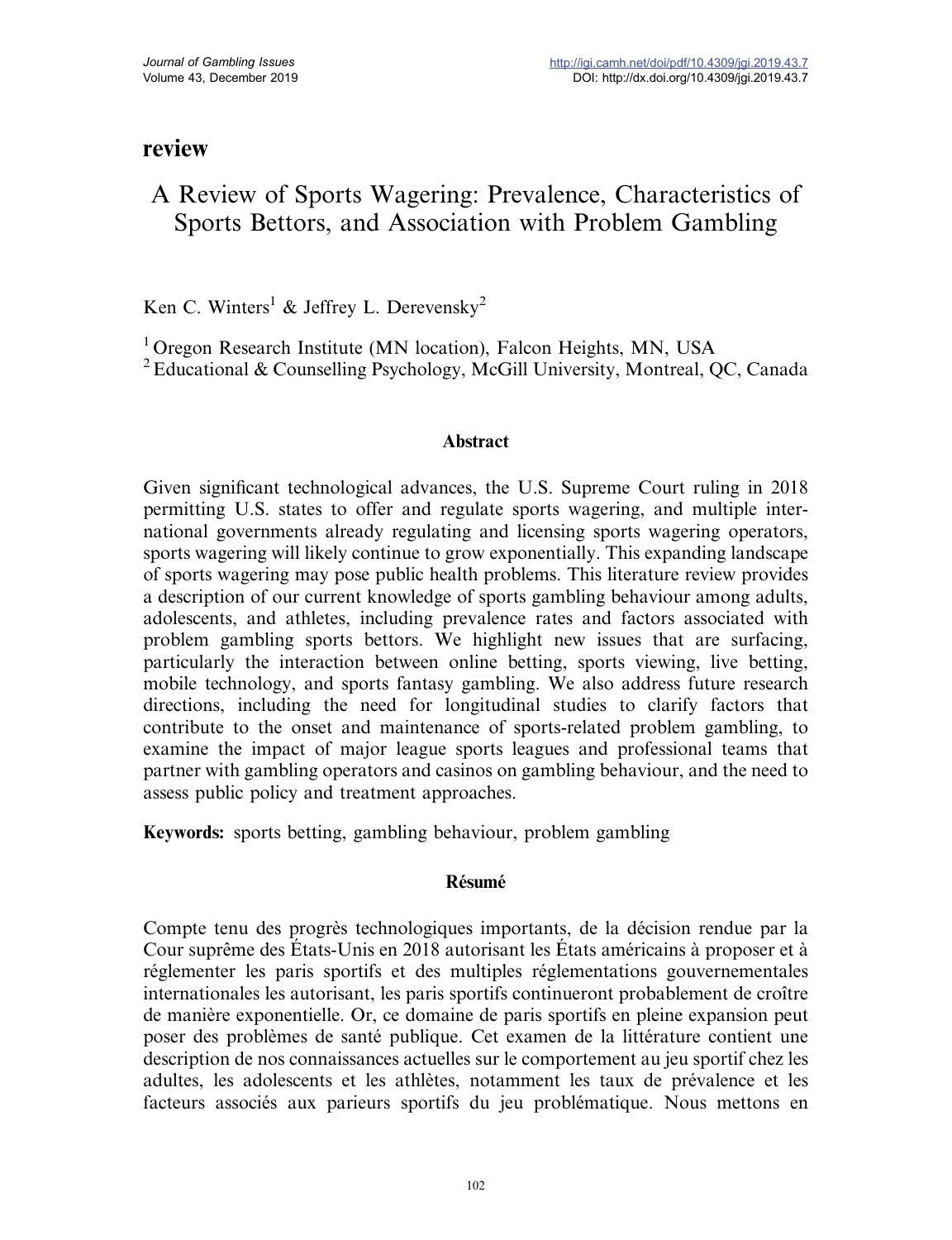lumière des problèmes émergents, notamment l'interaction entre les paris en ligne, l'écoute de joutes sportives, les paris en direct, la technologie mobile et les jeux de hasard fantastiques. Y sont également abordés l'orientation des recherches futures, notamment la nécessité d'études longitudinales visant à clarifier les facteurs qui contribuent aux débuts et à la poursuite du jeu compulsif lié au sport, un examen de l'impact sur le comportement de jeu des collaborations entre des ligues sportives majeures et des équipes professionnelles et des opérateurs de jeux et des casinos, ainsi que les secteurs d'intérêt concernant les politiques publiques et le traitement.

## Introduction

Whether someone is gambling among their peers or through a sportsbook, local bookmaker, or online site, there is ample evidence that sports wagering has grown in popularity. Individuals are engaging is sports wagering more often, and the total amount of money wagered is increasing (Statista, 2018). A 2017 U.S. consumer survey indicated that 45% of respondents had placed a bet on a sporting event at least once in their lives, although currently only 4% report doing so regularly (Statista, 2018). The growth of online sports betting—a major mode of sports betting—has increased in many different countries and jurisdictions over the past few years (Estevez et al., 2017). The market share contributed by sports wagering to online gambling worldwide in 2015 was estimated to be 45%, by far the highest among online gambling options (second place was casino online gambling at 24%; Statista, 2018).

The acceleration of sports wagering requires researchers and public health officials to rethink the relationship between gamblers, gambling, and the nature and extent of gambling-related harm (e.g., Gainsbury, Russell, Blaszczynski, & Hing, 2015; Gainsbury, Russell, Hing, et al. 2015; Gray, LaPlante, & Shaffer 2012; McCormack, Shorter, & Griffiths 2013; Nordmyr, Forsman, Wahlbeck, Björkqvist, & Österman, 2014). Sports wagering is speculated to be an alluring path for some individuals to develop a gambling problem (e.g., Hing, Russell, Vitartas, & Lamont, 2016). This concern was raised several decades ago in a report from the U.S.-based National Research Council (1999), which found that problem and pathological gamblers were disproportionately involved in sports betting (among other games) compared with non-problem social and recreational gamblers (p. 78).

This review provides a description of sports gambling behaviour among several groups (adults, youth, and athletes), as well as factors associated with problem gambling among sports bettors. We highlight new issues that are surfacing, particularly concerning the potentially detrimental effects of the interaction between online betting, sports viewing, live betting, mobile technology, and fantasy sports gambling. Finally, we address future research directions, including clinical issues.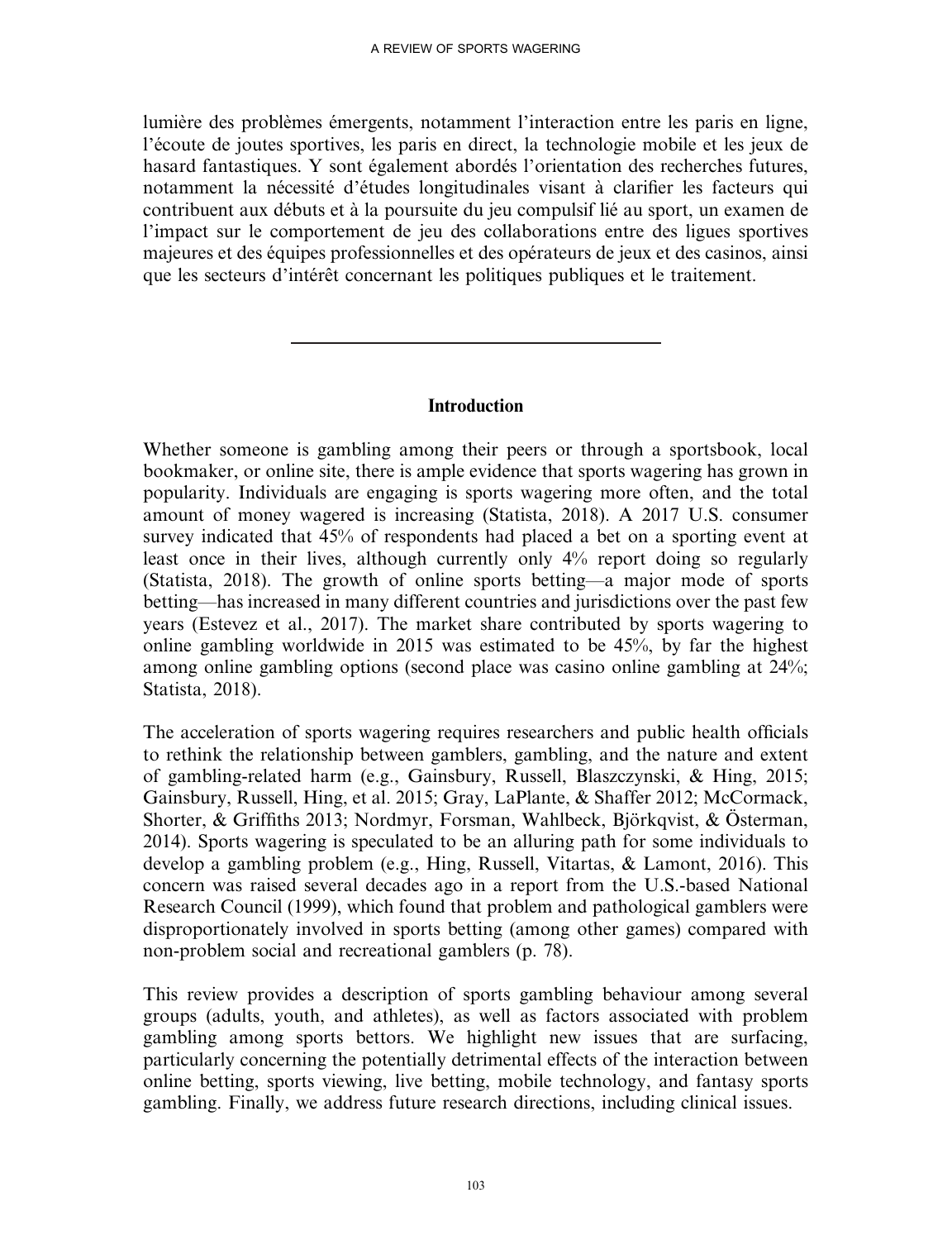## Review Parameters

The identification and retrieval of the relevant published and unpublished studies and reports were based on the following procedures:

- 1. Terms and themes relevant to sports betting were entered into the major search engines and search systems through 2018 (PsycINFO, PubMed, GoPubMed, PubPsych, Google Scholar, and Web of Science).
- 2. A search of several sources was conducted to locate grey literature (e.g., Campbell Collaboration Library, Cochrane Collaboration CENTRAL, CDC Gaming Reports, Gambling and the Law, American Gaming Association, sportshandle. com, SustainableGAMING Digest).
- 3. The bibliographies of all screened and eligible studies were also checked and hand searches conducted of recent issues of relevant gambling and addiction journals (e.g., Journal of Gambling Studies; Journal of Gambling Issues; International Gambling Studies).

Inclusive publications and reports were required to be published in English or French between January 1980 (i.e., the year that pathological gambling was officially recognized in the third edition of the Diagnostic and Statistical Manual of Mental Disorders [DSM], American Psychiatric Association, 1980) and December 2018. Given the limited legal status of sports betting in the United States until recently, the predominance of data was from Europe and Australia. (Of note is the recent literature review of sports bettors by Mercier and colleagues, 2018, which was limited to addressing the role of skill and chance in sports betting.)

## General Sports Bettors

A long-standing conclusion from decades of surveys of gambling behaviour is that sports betting is a relatively common form of gambling. A representative national survey of 2,630 U.S. adults found that 20% of them reported sports betting in the prior 12 months (Welte, Barnes, Wieczorek, Tidwell, & Parker, 2002). Among youth and young adults, sports gambling is usually cited in survey results as one of the more prevalent gambling activities (e.g., Huang & Boyer 2007; Winters, Bengston, Dorr, & Stinchfield, 1998). Nonetheless, more recent surveys conducted in the Internet era suggest a different picture. A nationally representative telephone survey of Australian adults ( $N = 15,006$ ) found that sports betting was reported by 13.3% of the sample; yet, among bettors who used the Internet to place bets, 59% engaged in sports wagering via this mode (Gainsbury, Russell, Hing, et al., 2015b). In general, the prevalence literature is sparse when it comes to characteristics that differentiate involvement in sports gambling from other types of gambling, with the exception that females consistently report lower levels of sports betting than males do (Holdsworth, Hing, & Breen 2012; Wood & Williams, 2011). This trend may be caused by several factors, including less interest in sports by females and lack of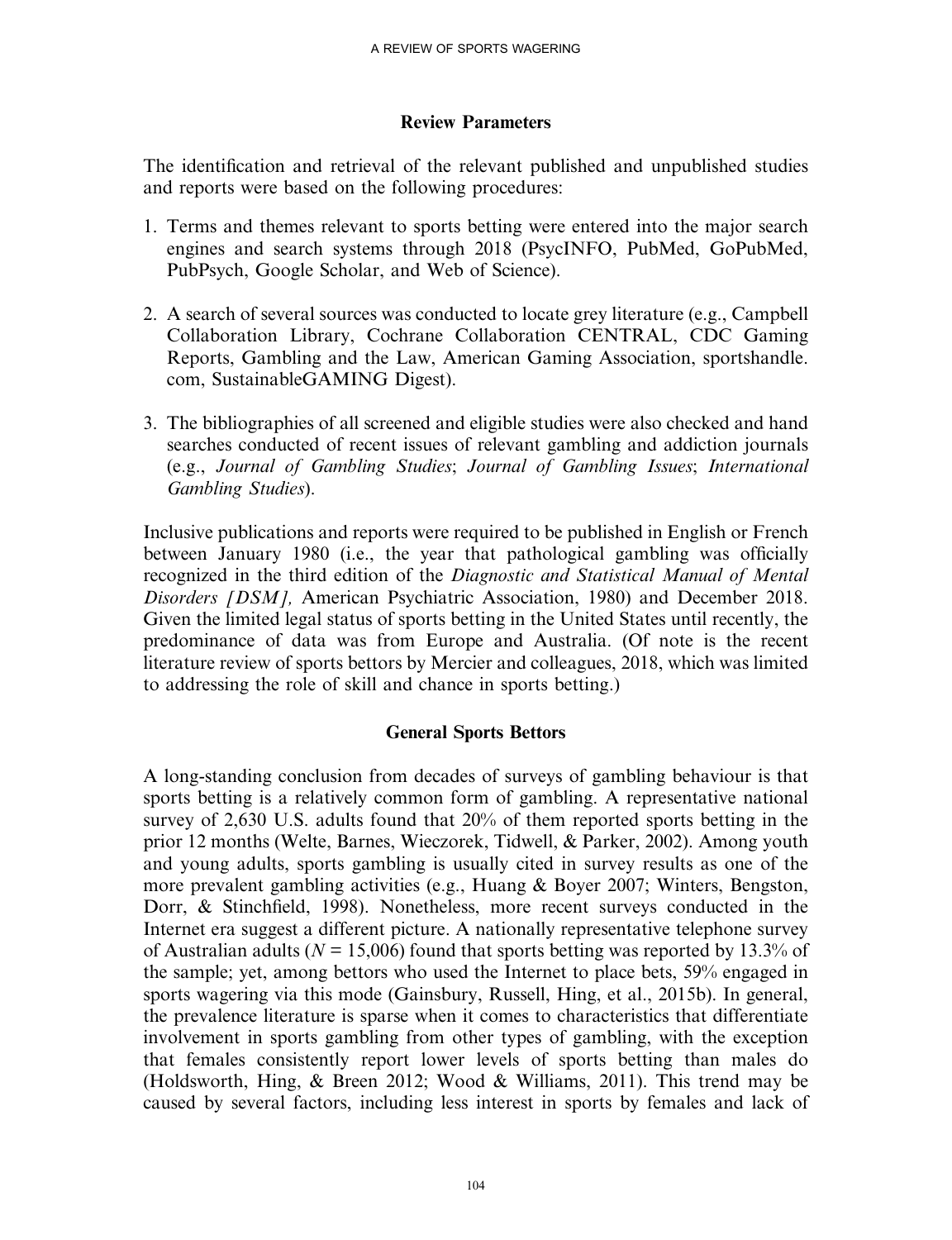female peer networks that are heavily influenced by an interest and involvement in sports. An examination of the promotional and advertising campaigns in Australia, which exploit demographic characteristics of sports bettors on the basis of market research, suggest that the target group is young, single, upwardly mobile, professional, and tech-savvy young men (Hing, Lamont, Vitartas, & Fink, 2015; Milner, Hing, Vitartas, & Lamont, 2013). Notably, Australian online sports wagering opportunities have been available for several decades.

#### Problem Gambling Sports Bettors (PGSBs)

#### Prevalence

A striking finding from recent prevalence studies that have measured or screened for problem gambling among contemporary sports bettors with the option of onlinebased wagering is that the prevalence rates of reported problem gambling are remarkably higher than in population-wide estimates. International data show that approximately 1% of individuals who gamble report experiencing a serious gambling problem at some time in their lives (e.g., gambling disorder), with an additional 2%– 3% having experienced somewhat less severe gambling problems (Winters & Smith, in press). These figures are in stark contrast to estimates of current PGSBs in countries with electronic wagering options. (An issue beyond the scope of this review is the relative accuracy of measuring problem gambling as a function of gambling involvement rather than of any specific type of gambling; see LaPlante, Nelson, LaBrie, & Shaffer, 2009). Five survey reports were located that address this issue:

- 1. The 2010 British Gambling Survey ( $N = 7,756$ ) asked respondents to report on gambling involvement across 15 types of games while assessing problem gambling symptoms. Among those who reported sports betting in the prior 12 months, 4.4% met the criteria of either the fourth edition of the DSM (American Psychiatric Association, 2000) or the Problem Gambling Severity Index (PGSI; Ferris & Wynne, 2001) for problem gambling. This figure was roughly the median number; the highest problem gambling rates were among those who reported poker playing (12.8%), online slots (9.1%), or fixed-odds betting terminals (8.8%; Wardle, Moody, Griffiths, Orford, & Volberg, 2011).
- 2. From data collected in 2005–2007 from bwin, a major European internet sports gambling service provider (primarily used by Germans and Austrians), among the 679 bettors who self-reported the reason for closing their account during the study period, 32% indicated it was due to gambling-related problems (LaBrie & Shaffer, 2011; LaPlante, Schumann, LaBrie, & Shaffer, 2008). In a subsequent study that was based on customers who used this gambling service, the Brief Biosocial Gambling Screen (Gebauer, LaBrie, & Shaffer, 2010) was administered to 1,422 gamblers who volunteered to take the questionnaire. Approximately one quarter of the gamblers (27%) were identified as having gambling-related problems (LaPlante, Nelson, & Gray, 2014).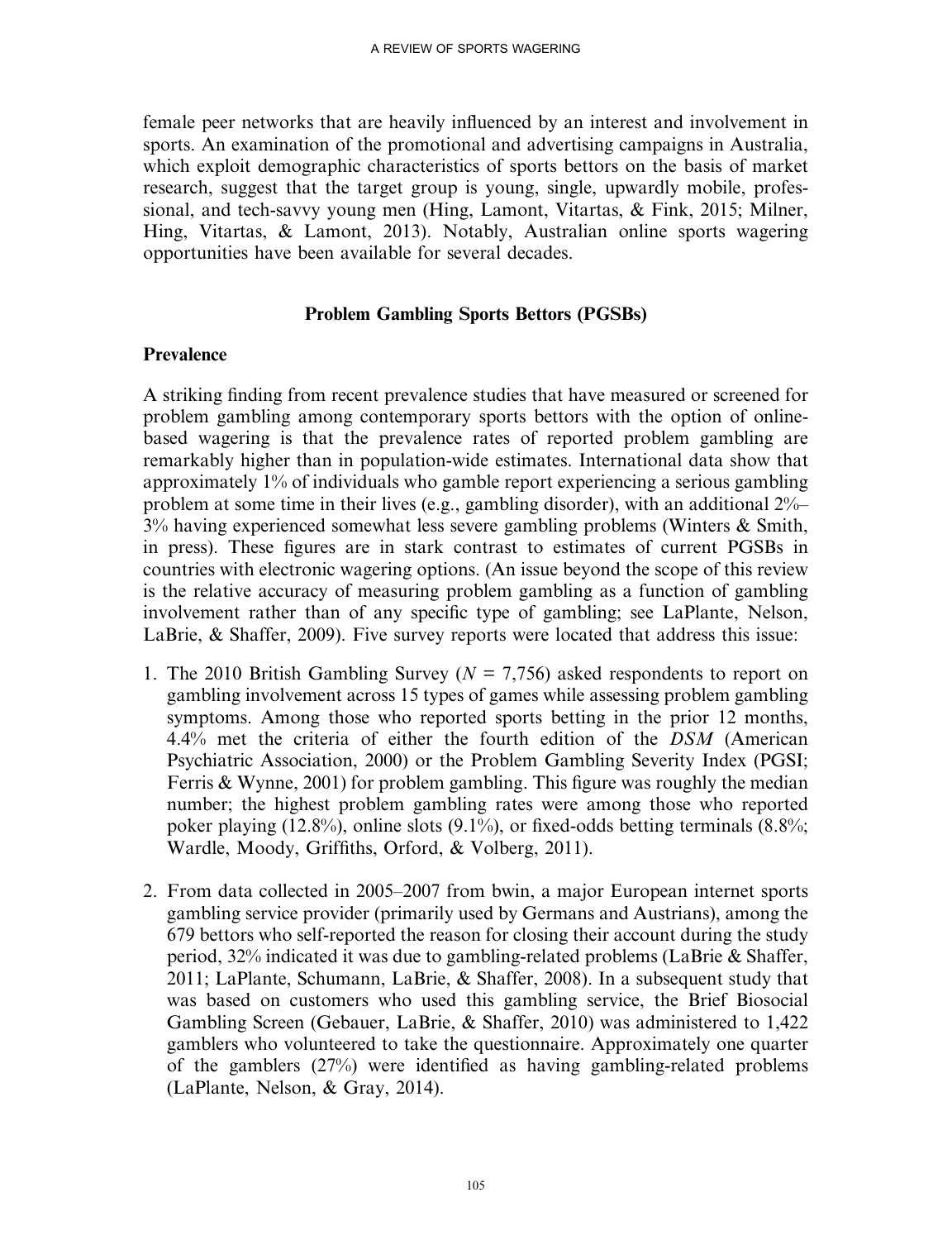- 3. In 2015, the National Opinion Research Center (NORC) DSM Screen for Gambling Problems (NODS; National Opinion Research Center, 1999) was administered as an online survey to 500 individuals in Spain who had gambled online during the past 12 months. Among those who indicated that they had participated in online sports betting, 16.2% were identified as pathological gamblers, with an additional 13.2% being problem gamblers (Dirección General de Ordenación del Juego, 2016). These figures were surpassed only by those who participated in online poker and other online card games.
- 4. A survey of 659 Spanish sports bettors (online and land-based, including sports fantasy gambling) identified the following PGSI-defined groups: non-problem gamblers (39%), low-risk gamblers (27%), moderate-risk gamblers (16%), and problem gamblers (19%; Lopez-Gonzalez, Estévez, & Griffiths, 2018b).
- 5. A national online gambling survey conducted in the United States in late 2018  $(N = 3,000)$  included additional questions for those who reported sports betting in the prior year ( $n = 720$ ). Sports bettors endorsed the "many times" response option for each of the four problem gambling items (Lie/Bet Questionnaire and two criteria for gambling disorder from the fifth edition of the DSM [DSM-5], American Psychiatric Association, 2013) at approximately twice the rate of nonsports bettors (endorsement rate for sports bettors:  $5\% - 7\%$ ; endorsement rate for non-sports betters: 2%–3%; National Council on Problem Gambling, 2019).

## Characteristics Associated With PGSBs

Identifying characteristics of PGSBs is an important endeavour for prevention, early intervention, and treatment initiatives (Hing, Cherney, et al., 2015). An emerging set of studies has begun to identify the profile of a typical, contemporary ''indulgent sports bettor.'' Common features of individuals who engage in sport betting frequently and who are classified as meeting the definition of problem gambling (typically based on the PGSI score) include the following: male, young (young adults to approximately age 35), not married, full-time employed or studying, high level of education, engage in poly-gambling, have significant others and peers who also favour sports betting, frequent user of multiple online accounts with different operators, frequent use of multiple types of promotions, and show more impulsive responses to betting opportunities (e.g., spontaneous betting in the absence of reflection by the bettor; e.g., Delfabbro & King, 2012; Hing et al., 2016; Russell, Hing, Li, & Vitartas, 2018; Wood & Williams, 2011).

Given that sports bettors often gamble via the Internet in jurisdictions where this is possible, this profile aligns with common characteristics of those who use the Internet to gamble in non-sports games (i.e., more likely to be male, better educated, studying or working full-time in managerial or professional occupations, and earning aboveaverage salaries; Gainsbury, Russell, & Hing, 2014; Gainsbury, Wood, Russell, Hing, & Blaszczynski, 2012). On the other hand, the profile of a typical PGSB appears to be distinct from common features observed in older studies of individuals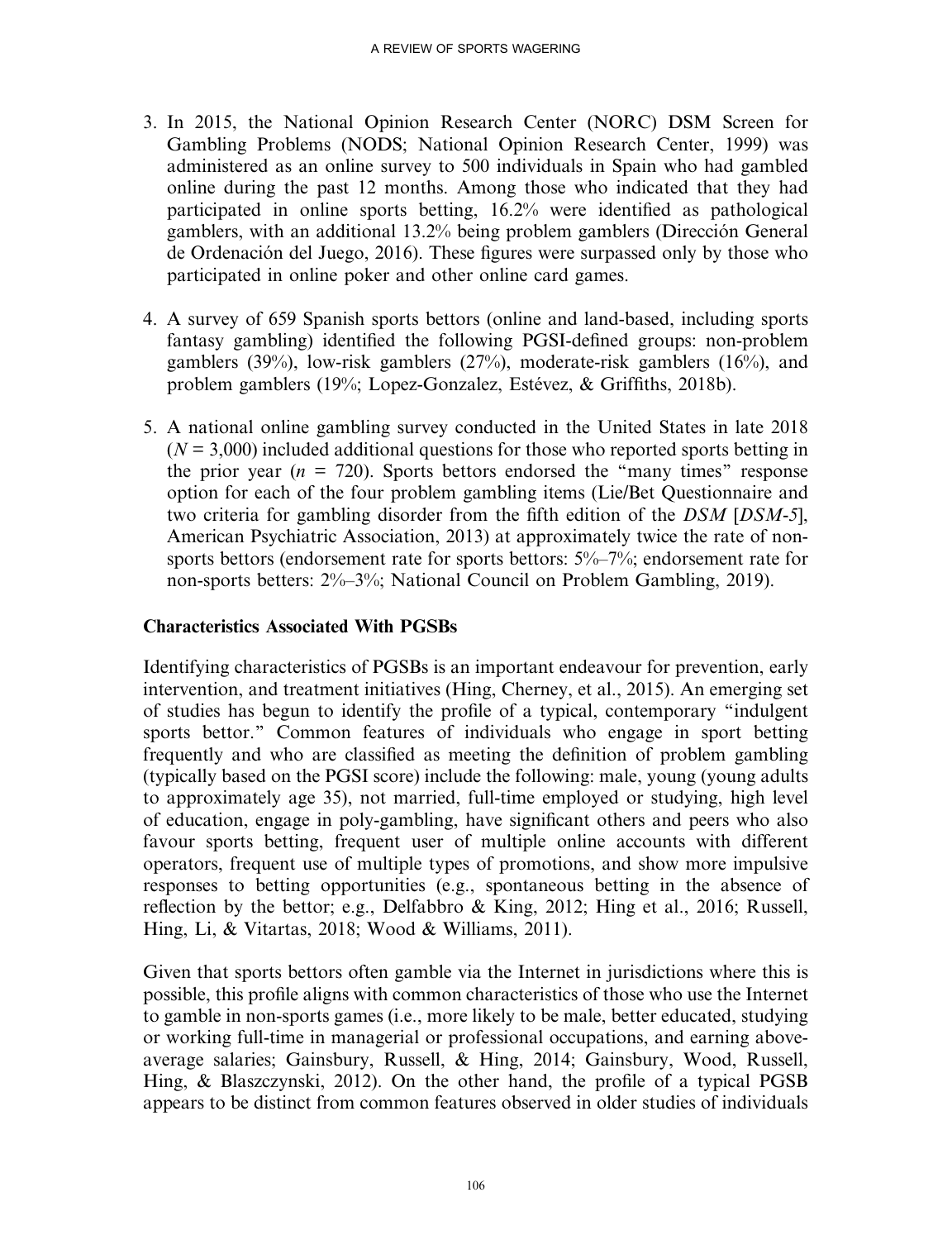who were receiving treatment for a gambling problem (casino game typically preferred, middle age, variability in terms of education, more likely married, and a narrower male-female gap; e.g., Stinchfield & Winters, 2001).

Being male and young. Being a young adult male has consistently been identified as a risk factor for problem gambling in general (Hing et al., 2016; Johansson, Grant, Kim, Odlaug, & Götestam, 2009; Williams, West, & Simpson, 2012). It is also a robust risk factor with respect to sports betting (e.g., among online PGSBs, 98% were males with an average age about 10 years younger than non-PGSBs; Hing, Russell, & Browne, 2017) and suggests that this group of sports bettors face heightened risks of related gambling problems (Lamont, Hing, & Gainsbury 2011; Milner et al., 2013; Russell et al., 2018). It should come as no surprise that where sport wagering is legal (in particular, parts of Europe and Australia), this activity is heavily marketed to young males (Hing, Vitartas, & Lamont, 2013). Notably, the American Gaming Association (AGA) recently released its Responsible Marketing Code for Sports Wagering (AGA, 2019). Whereas much of the focus has been on male PGSBs, an important observation is that a significant proportion of females are classified as PGSBs. For example, in Lopez-Gonzalez's (2018b) study in Spain, almost a third (32%) of those classified as PGSBs were women.

Marital status. Several lifestyle features of being single have been linked to PGSBs. They have fewer financial and family responsibilities that might help restrain gambling; PGSBs are more likely to watch and bet on sports with friends who also favour sports wagering; and they have a higher likelihood of frequenting social settings, such as bars, where sports betting among male peers is common (Gordon, Gurrieri, & Chapman, 2015).

The influence of peers and significant others. Among sports bettors, the most common ''sports betting opportunity'' was to have placed a bet with a friend on a sporting event (47%; Statista, 2018). With respect to PGSBs, frequenting social environments with peers and significant others may lead to exposure to settings in which sports betting is normative and where social pressures to wager on sports exist. Moreover, this risk factor may be linked to the tendency to gravitate toward friendship groups that are supportive of this form of gambling (Gordon et al., 2015; Thomas, Lewis, McLeod, & Haycock, 2012). Peer influence on sports gambling may have parallels with peer influences on other risky behaviours, such as alcohol drinking games that are typically associated with both a competitive context and excessive behaviour (Grossbard, Geisner, Neighbors, Kilmer, & Larimer, 2007).

Perceptions of knowledge and skill. Online sports bettors and sports fantasy gamblers in particular, and, to a lesser degree, offline-based sports bettors, perceive their gambling as more determined by their own skills, knowledge, and analysis and less by chance or luck (Auer & Griffiths, 2017; Gordon et al., 2015; Mercier et al., 2018). This pattern aligns with the common profile that sports gamblers are likely to be highly educated and tech-savvy (e.g., Hing, Cherney, et al., 2014) and to believe that accumulating data on past statistics or bets will confer advantages when seeking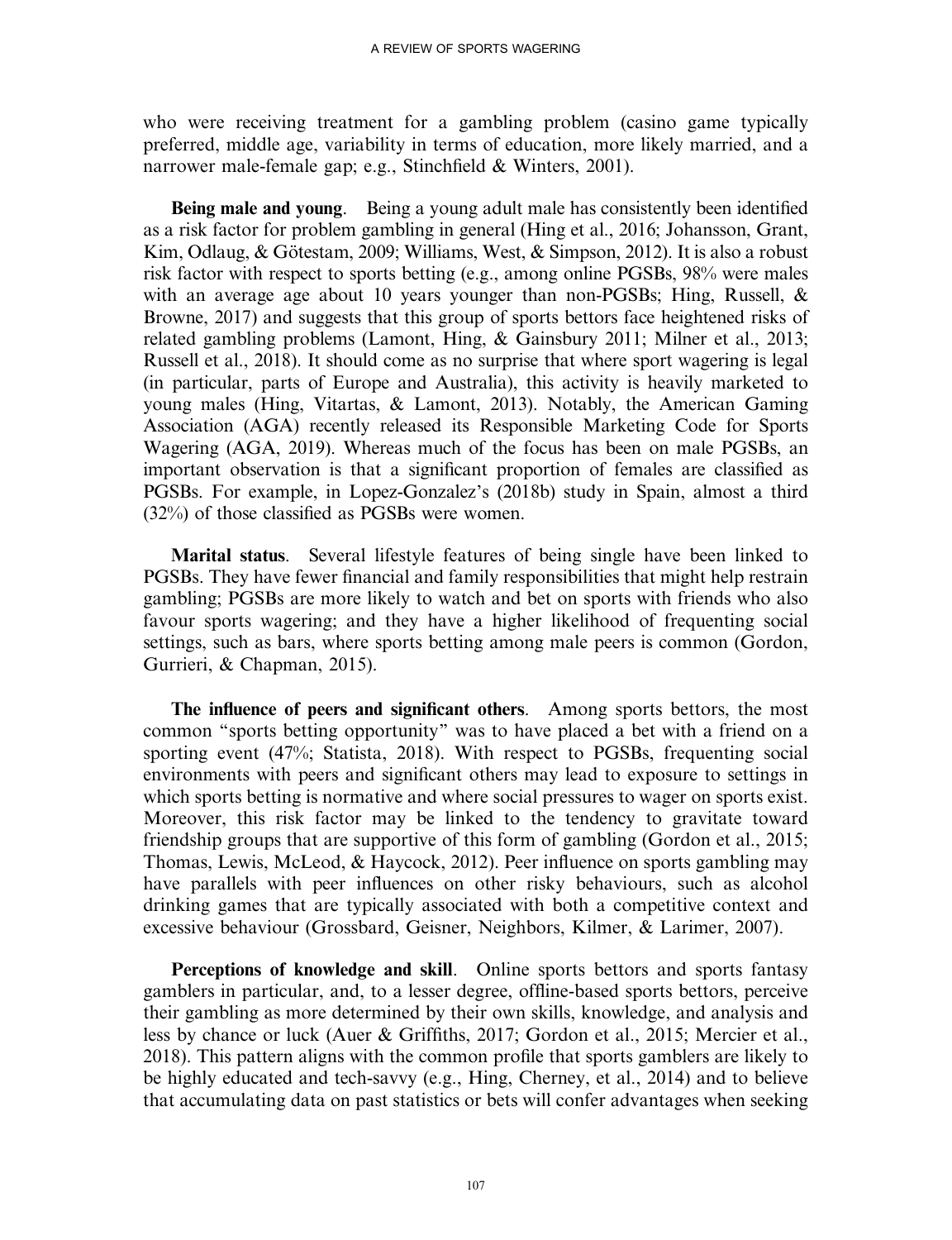profitable bets (Mercier et al., 2018). These results are consistent with the notion that gamblers who engage in games of skill overestimate their personal ability to win (e.g., Toneatto, Blitz-Miller, Calderwood, Dragonetti, & Tsanos, 1997; Walker, 1992). Such ''delusions of expertise'' (Browne, Rockloff, Blaszczynski, Allcock, & Windross, 2015), which may be mediated by cognitive distortions similar to those observed in other problem gamblers (Ladouceur et al., 2001), could be an enabling force that maintains or accelerates involvement in sports betting to the point of developing a gambling problem (Hing et al., 2016).

Substance use. Hing and colleagues (2017) observed that, among PGSBs, there was an elevated likelihood of alcohol or illicit drug use while gambling compared with that for non-PGSBs. This finding dovetails with the general problem gambling literature (Castrén et al., 2013; Dannon et al., 2006; Petry, 2007; Welte, Barnes, Wieczorek, Tidwell, & Parker, 2004). A recent concern from a public health standpoint is that online sports betting and substance use are a particularly bad mix, with sports wagering in private increasing the ease of substance use while gambling, which may negatively impact on decision making.

## Mode and Related Features of Sports Betting

The mode of accessing a sporting event has received research attention, given its potential to significantly affect ''harm potential'' (Griffiths & Auer, 2011). There are public health concerns that availability and accessibility to new delivery characteristics of gambling opportunities are contributing to increased levels of gambling problems (Gainsbury, Liu, Russell, & Teichert, 2016; Reith, 2012). Technological advances and innovation led by the gambling industry have translated into new gambling products being available continuously via online, mobile, and other computerrelated devices. These advances have enabled several gambling options to evolve, including live in-play betting. In the next section, we discuss the two most prevalent new modes of sports betting: Internet/online gambling and mobile phone wagering.

#### Internet/Online Gambling

The greater availability of Internet gambling and other reinforcing properties associated with it, including sports betting via the Internet, has raised serious concerns about gambling-related harms. Whereas it is premature to claim that gambling via the Internet creates an inherent propensity to engage in excessive gambling (e.g., population-level statistics of the European bwin subscribers indicated that gambling activity levels were, for the most part, moderate; LaBrie & Shaffer, 2011), the unsettling health risk of Internet sports betting appears to be justified. Internet-based gambling is increasingly being viewed as a conduit for problem gambling (Gainsbury et al., 2014; Griffiths, Wardle, Orfor, Sproston, & Erens, 2009; Kairouz, Paradis, & Nadeau, 2012; Philander & MacKay, 2014; Wood & Williams, 2011; Wu, Lai, & Tong, 2015), and core risk factors for problem gamblers who engage in Internet-based gambling are beginning to be identified (e.g., Hing et al., 2016; McBride & Derevensky, 2009; Potenza et al., 2011; Wood & Williams, 2009).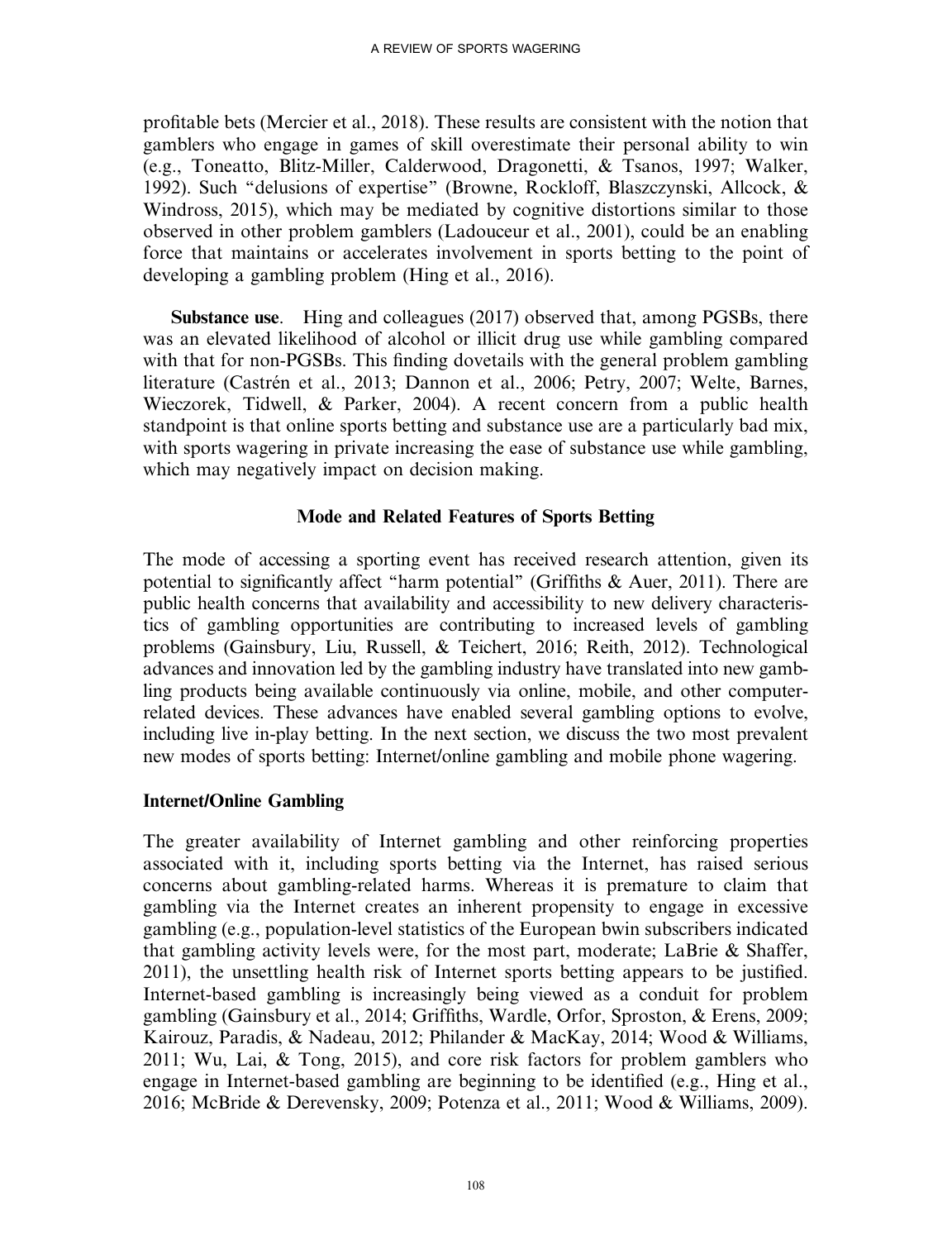Notably, in Australia, young men in particular are increasingly seeking treatment for difficulties in controlling their online sports betting (Blaszczynski & Hunt, 2011). If online betting occurs sporadically or in a social context (e.g., watching a sporting event with peers), online play may represent minimal extra risk when compared with venue-based play. On the other hand, if online sports betting facilitates different patterns of use (e.g., solitary betting in extended sessions late at night), then this provides further evidence that the online product presents a greater risk.

Hing and colleagues (2017) reported the first peer-reviewed publication of a study that examined risk factors specific to problematic gambling as a function of different forms of online gambling. This Australian study considered only online problematic gamblers  $(N = 4.594$ ; PGSI score in either the moderate-risk or problem gambling range) who specifically attributed their gambling problem to online electronic gaming machines, race betting, or sports betting. The background characteristics for problematic online sports betting were similar to those for problematic online race betting, with both groups being significantly younger, more educated, and engaged in significantly fewer forms of gambling than were online electronic gaming machine players. All problematic groups, compared with their respective non-problematic group, reported significantly greater psychological distress—a finding consistent with the larger literature that frequent gamblers report higher rates of psychological distress and mental health issues compared with non-frequent gamblers—that may suggest that gambling is a way to cope with negative mood states (Blaszczynski & Nower, 2002; Thomas, Lewis, Westberg, & Derevensky, 2013). Individuals motivated to alleviate psychological distress may find online gambling to be particularly convenient, provide more privacy and be less socially demanding than attending a physical venue, allow greater ease of substance use while gambling, and allow solitary betting in extended sessions late at night (Corney & Davis, 2010; Griffiths, 2003; Griffiths & Parke, 2002; Monaghan, 2009).

## Mobile Phone Wagering

Although not a vast literature, some published studies have examined whether the prevalence of gambling problems among mobile-based bettors differs from those who prefer land-based sports betting. Gainsbury and colleagues (2016) examined the association of PGSI scores as a function of different preferred ways to access Internetbased gambling (offline, PC, mobile device). Mobile device bettors were found to have had a higher proportion of problem gambling (22%) than were individuals who used other modes of betting (18% offline, 16% PC). As noted earlier, Lopez-Gonzalez and colleagues (2018b) compared three modes of sports wagering (mobile, Internet, and land-based) in a convenience sample ( $N = 659$ ). Bettors who preferred mobile gambling did so more frequently and scored significantly higher on the PGSI compared with sports bettors who preferred to wager at a land-based venue. Of the bettors who preferred mobile gambling, 25% were in the problem gambler group, compared with much lower rates among laptop (18%) and land-based bettors (11%).

Mobile betting, with its one-touch, easily accessible wagering options, allows for accelerated speed of play and more instantaneous and immediate gambling, all features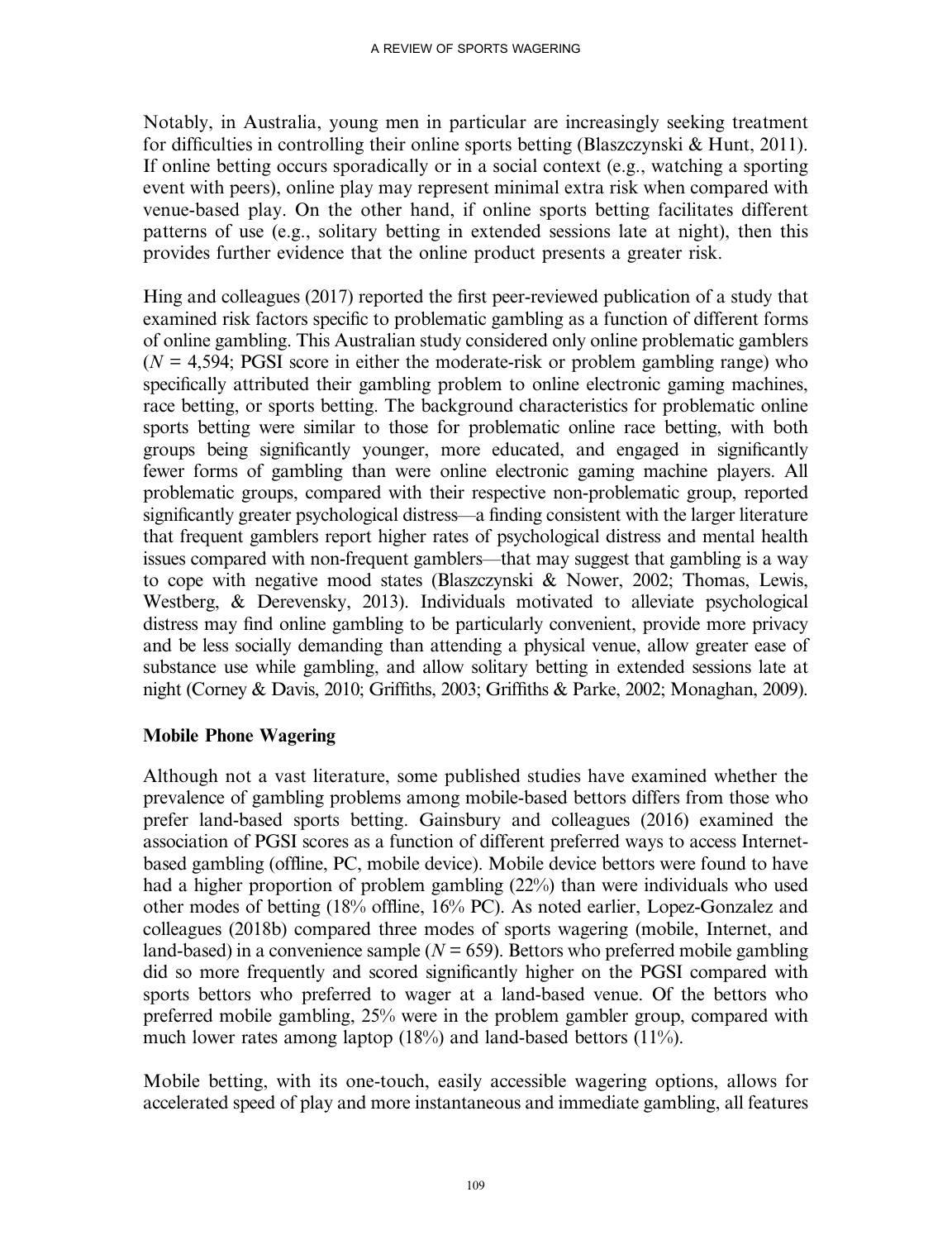that may be particularly attractive to those who are prone to impulsive responses to betting opportunities (Deans, Thomas, Daube, & Derevensky, 2016; Griffiths & Auer, 2013; Lopez-Gonzalez, Estévez, & Griffiths, 20018a). Correspondingly, it has been observed that bookmakers promote mobile betting over other modes of gambling in their promotions and advertisements by emphasizing its ease of access, providing messages that emphasize the skills involved and that diminish the role of luck (Lopez-Gonzalez, Estévez, & Griffiths, 2017).

#### Live In-Play Betting

Enabled by online and mobile-based betting, live-action betting on brief bet cycles during play has been identified as an important risk factor for problem gambling (Braverman, LaPlante, Nelson, & Shaffer, 2013; Gray et al., 2012; LaPlante et al., 2008, 2014; Nelson et al., 2008). Concerns have been raised that the live in-play method greatly reduces the delay between wager and reward found in traditional sports betting (Griffiths & Auer, 2013). Convergent evidence suggests that impulsivelike betting (e.g., no prior planning; betting more than one has intended), as well as the provision of betting options that enable it, poses substantial risks for some gamblers (Hing, Li, Vitartas, & Russell, 2018). Live in-play betting was a recurrent characteristic of problem gamblers studied in the bwin sample (1,440 subscribers), in which 11 of 16 online games had a significant univariate association with a positive screen for gambling disorder (LaPlante et al., 2014). However, after controlling for breadth of gambling involvement (the number of games an individual plays), only live-action (in-play) sports betting retained a significant relationship with potential gambling-related problems (defined by a web-based version of the Brief Biosocial Gambling Screen). Risk of problem gambling was also found to increase with greater in-play live-action betting. In an online survey of Australian sports bettors by Hing and colleague (2016), higher PGSI scores were significantly associated with a higher rate of engaging in live-action betting ( $r = .36$  for percentage of bets placed during the match;  $r = .37$  for the percentage of bets placed on impulse during the match;  $r =$ .47 for the percentage of bets placed on micro events within the match). Lopez-Gonzalez and colleagues (2018b) used the PGSI to classify problem gambling groups from an online survey of sports bettors. They found that 39% were non-problem gamblers, 27% were low-risk gamblers, 16% were moderate-risk gamblers, and 19% were problem gamblers. The rate of endorsing frequent in-game betting (more frequently betting during the game than before the game) was significantly  $(p < .0001)$  associated with a PGSI score in the expected direction (i.e., PGSI mean scores were significantly higher as a function of gambling group).

Micro-betting, in which players are able to bet on an almost immediate outcome during a live sports event, was found to be similarly problematic. From an Australian study of PGSI-defined groups, among those who bet on micro events, 78% were considered problem gamblers and only 5% as non-problem gamblers (Russell, Hing, Browne, Li, & Vitartas, 2019). Among non-micro-bettors, the problem gambling rate was 29%. Micro-bettors were found to be younger, well educated, and single and to participate in multiple types of gambling.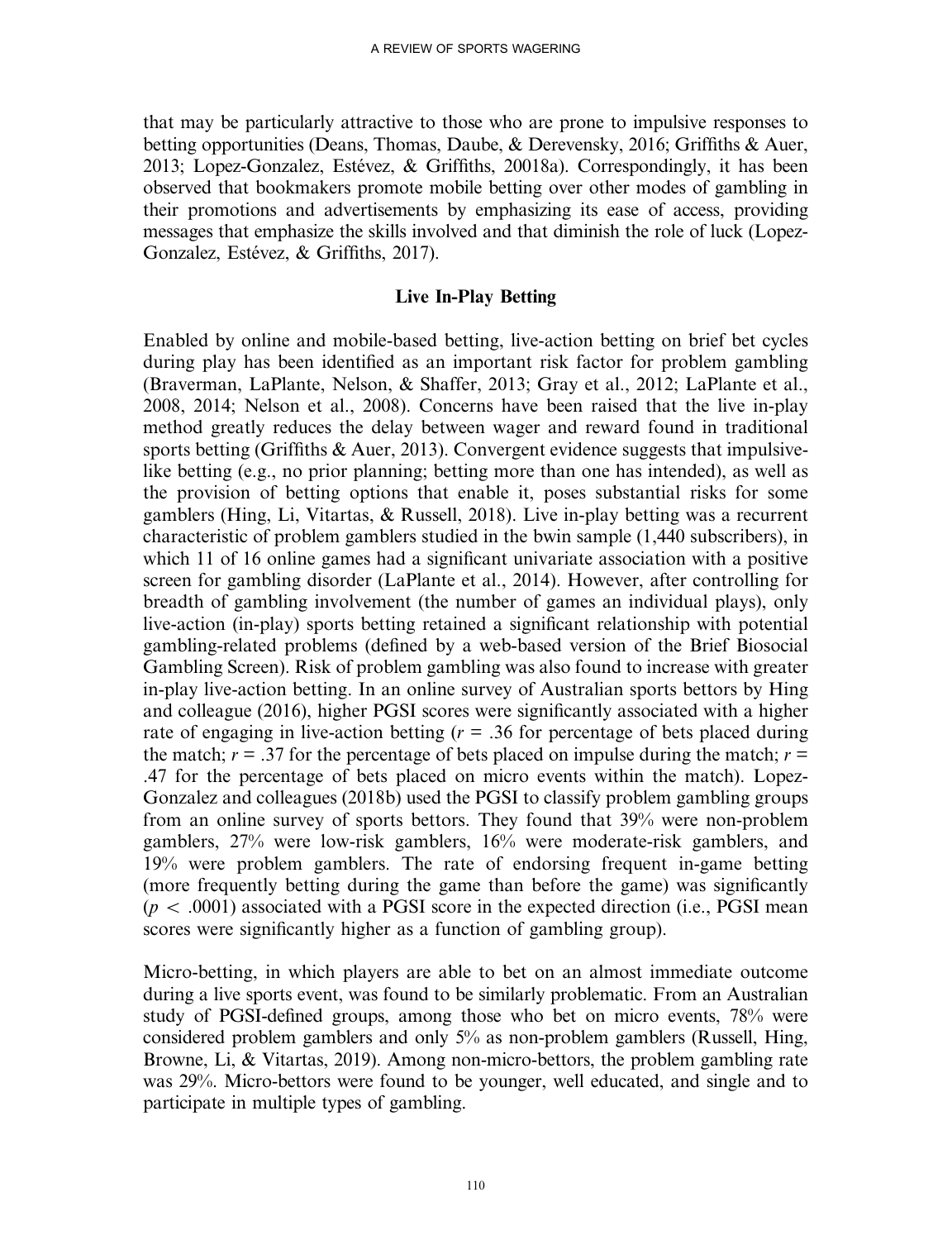It is likely that bettors who experience more problems with in-sports betting are attracted to the immediacy (e.g., rewards offered in a short amount of time) that this type of betting offers (Casino City Press, 2019; Griffiths & Auer, 2013; Lamont, Hing, & Vitartas, 2016). In addition, this form of wagering facilitates chasing behaviours, common among problem and disordered gamblers. Moreover, live wagering features may expose a person's cognitive biases (e.g., elevated self-view of skill; Lopez-Gonzalez et al., 2017; Lopez-Gonzalez & Griffiths, 2016). In a study of 161 sports bettors from France, participants with time constraints in placing their bets resorted more frequently to heuristic processing that featured less cognitive activity instead of the more intensive analytical processing, leading to theoretically less reasonable bets (d'Astous & Di Gaspero, 2015).

## Fantasy Sports Gambling

Recent reports from the Fantasy Sports Trade Association (2018) estimate that 57.4 million people participated in fantasy sports betting in the United States and Canada (compared with 13.5 million in 2004). A fantasy sport is a type of game that is often played by using the Internet or within a social group, in which participants assemble imaginary or virtual teams of real players of a professional sport. Participants act as team owner or general manager by drafting, trading, and cutting players, analogous to real sports. Widespread participation in daily fantasy sports (DFS) may have been exacerbated by the near \$206 million dollars spent on advertising by the two largest DFS operators in 2015 alone (Derevensky & Marchica, 2018; Kludt, 2015). Although debate is ongoing concerning whether fantasy sports wagering can be legally considered ''gambling'' in certain jurisdictions (Rose, 2015), there are indications that fantasy sports players share similarities with sports gamblers. Drayer, Shapiro, Dwyer, Morse, and White (2010) found that participation in fantasy sports was associated with frequent watching of live sports, sports wagering on real games, in-play betting, and identification with a team. Also similar to sport bettors, the majority of daily fantasy players believe that their participation in the game is more about skill than chance (Dwyer & Weiner, 2018).

It has been argued that ''sports fandom'' features (e.g., identification with a team; wagering on real games) increase the vulnerability of participants to the promotions and marketing strategies of fantasy gambling products that are addressed to them (Deans et al., 2016; Lopez-Gonzalez et al., 2017). Those who engage in frequent fantasy sports are characterized by high-end problem severity and comorbid problems, including suicidal ideation (Nower, Caler, Pickering, & Blaszczynski, 2018). In the multi-mode study in Spain, fantasy sports involvement was significantly higher in the moderate-risk gambling group (62%) and the problem gambling group (94%) compared to the low-risk gamblers and the non-problem gambers (Lopez-Gonzalez et al., 2018b). In addition, continuous scores on the degree of fantasy game participation were significantly associated with severity scores on the PGSI. Nower,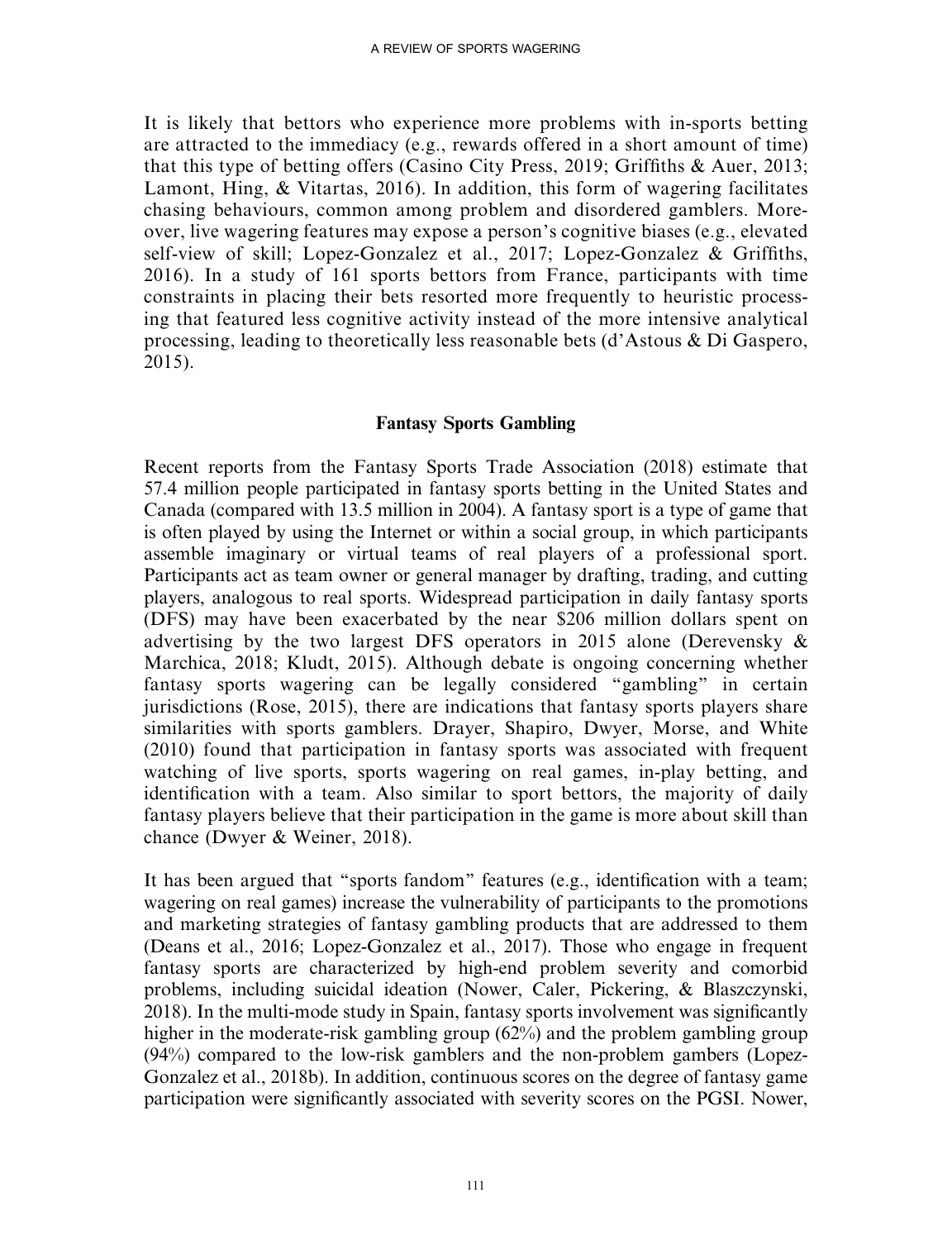Volberg, and Caler (2017) reported that among a sample of 1,500 adults in New Jersey, 22.4% engaged in DFS, the majority being between the ages of 25 and 34  $(61\%)$ . married or living with a partner (62.7%), and having a college or postgraduate degree (46%). Although most DFS players also engage in other forms of gambling activities, 95% of them were high-frequency gamblers and were identified as high-risk problem gamblers. In a study of college student athletes, Marchica and Derevensky (2016) reported a steady increase across the survey data points (2004, 2008, and 2012) of fantasy sports playing among National Collegiate Athletic Association (NCAA) student athletes. Moreover, among those who were fee-based fantasy sport players, 48% of males and 25% of females were identified as at-risk or pathological gamblers on the basis of a DSM gambling screen score of 3 or more (range 0–10; Stinchfield, Govini, & Frisch, 2005). A similar finding was reported in a survey of general college students at three universities (Martin, Nelson, Gallucci, & Lee, 2018). Fantasy sports gamblers wagered significantly more frequently and endorsed more gambling disorder criteria from the DSM-5 than did those who did not play fantasy sports (Martin et al., 2018). A survey of over 7,000 high school students from Ohio found that 7.3% of youth reported wagering money on fantasy sports and 5.1% on DFS at least once in their lifetimes (Marchica, Zhao, Derevensky, & Ivoska, 2017). Among individuals who participated in DFS more than once per month, 36% of males and 59% of females were considered at risk for a gambling problem (one or more endorsements on the three-item NODS-CLiP; Toce-Gerstein, Gerstein, & Volberg, 2009); betting more than once a month on DFS, after gender and age were controlled for, doubled the likelihood of meeting criteria for at-risk gambling (Marchica et al. 2017).

#### Sports Betting Among Youth

Converging evidence indicates that sports gambling begins early (Derevensky, 2012; Productivity Commission, 2020; Volberg, Gupta, Griffiths, Olason, & Delfabbro, 2010) and, as previously noted, young adults are at high risk for sports gamblingrelated problems (Calado, Alexandre, & Griffiths, 2017; Welte, Barnes, Tidwell, Hoffman, & Wieczorek, 2015). Qualitative studies of Australians' sports betting behaviour suggest an overlap of sports participation and sports betting (Deans et al., 2016), especially for younger bettors and children who identify betting as a safe way of winning money (Pitt, Thomas, Bestman, Daube, & Derevensky, 2017).

Sports wagering remains a popular form of gambling by adolescents. Several older surveys have found that sports betting was in the group of the most popular prior-year gambling activities: 30% in a Montreal sample (Gupta & Derevensky, 1998) and 37% in a Minnesota sample (Winters, Stinchfield, & Fulkerson, 1993). The earlier cited Ohio school survey found that the rate of prior-year sports betting was 13.5% (compared with 7.3% wagered money on fantasy sports and 5.1% wagered on DFS; Marchica et al., 2017). All forms of sports gambling activities were significantly associated with problem gambling status (odds ratio range: 2.0–2.5).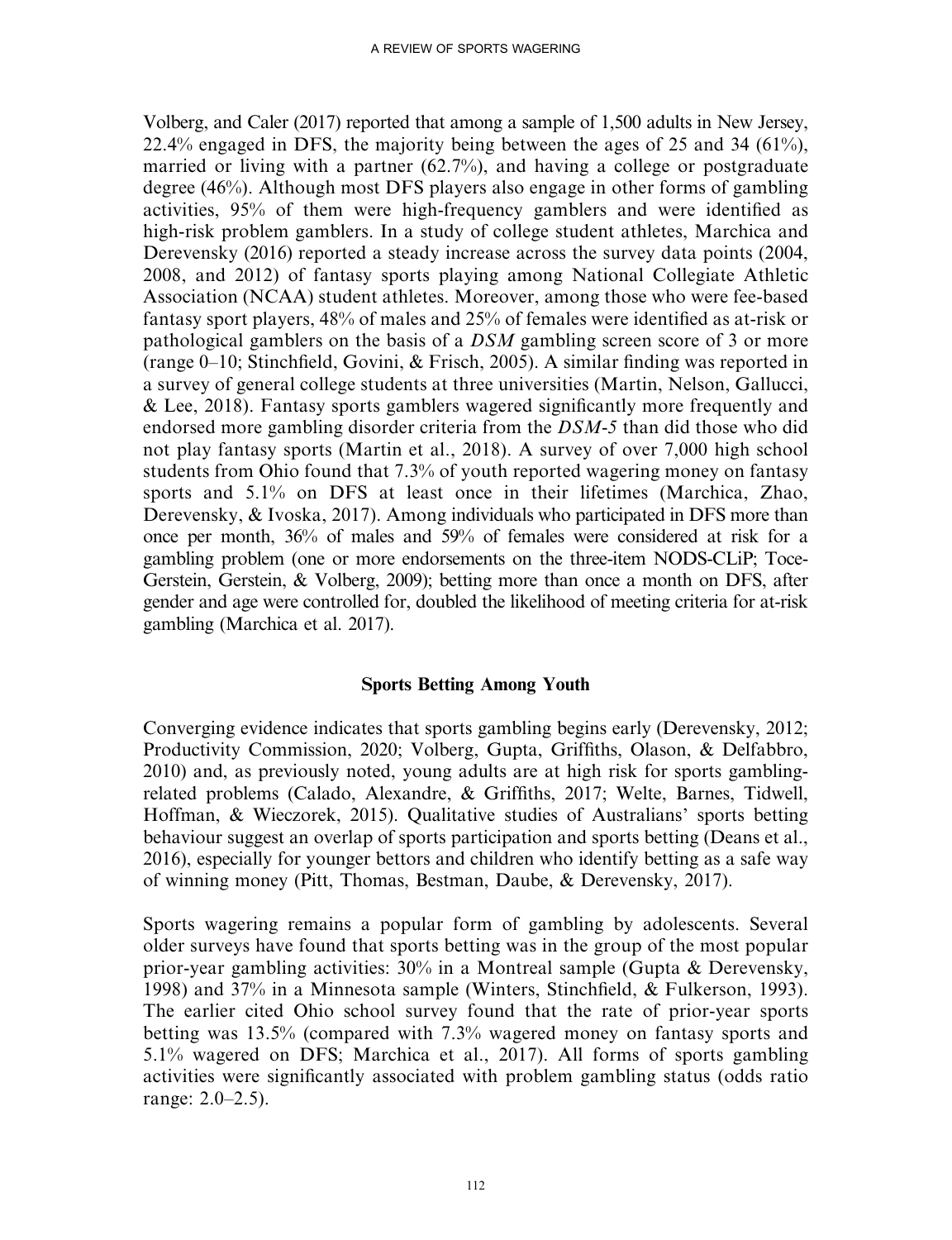#### Sports Betting Among College Students

A number of large-scale epidemiological prevalence studies suggest that 75%–80% of college students report having gambled in general within the past year (Barnes, Welte, Hoffman, & Tidwell, 2010; Blinn-Pike, Worthy, & Jonkman, 2007; Lostutter, Lewis, Cronce, Neighbors, & Larimer, 2014). As is the case with adolescents, older surveys of college students indicate that sports betting is a popular form of gambling (e.g., 23%, Barnes et al., 2010; 37%, Winters et al., 1998). Fantasy sports participation was the focus of a survey by Martin and Nelson (2014). Among 1,556 college students in the United States, 13% of males and  $\langle 1\%$  of females had participated in wagering on fantasy leagues in the prior year. Logistic regression analyses indicated that for the full sample, sports fantasy participants (regardless of whether they played for money) were over 5 times more likely to endorse at least one DSM-5 criteria for a gambling disorder (American Psychiatric Association, 2013) compared with those with no fantasy sports participation. Interestingly, male sports fantasy participants who did not play for money did not have an elevated likelihood of endorsing any of the DSM gambling disorder criteria.

#### Student Athletes and Sports Wagering

Student athletes represent a significant subpopulation of college students in North America. In the United States alone, there are over 485,000 college students participating in NCAA-sanctioned athletics yearly (NCAA, 2016). NCAA guidelines are clear about gambling: No direct or indirect involvement in betting of any kind is permitted by a collegiate athlete (NCAA, 2016). These zero-tolerance guidelines include prohibitions on soliciting or accepting a bet, on providing information concerning intercollegiate athletics about a person or group who may use it for gambling purposes, and on involvement in betting pools and fantasy sports. Despite these restrictions, several studies consistently show that rates of problem or disordered gambling among college student athletes are higher than those of the general population (2.9%–15%; Bourn, 1998; Ellenbogen, Jacobs, Derevensky, Gupta, & Paskus, 2008; Engwall, Hunter, & Steinberg, 2004; Huang, Jacobs, Derevensky, Gupta, & Paskus, 2007; Kerber, 2005; Nowak & Aloe, 2014). There are indications, however, that the rate may be decreasing. From four repeated NCAA cross-sectional surveys spanning 2004 to 2016, both gambling participation rates and the proportion of student athletes classified as either at-risk or pathological gamblers were generally found to have decreased (Richard, Paskus, & Derevensky, 2019).

Survey results from the NCAA report provide detailed information on sports wagering by college athletes (Richard et al., 2019). Nearly a quarter of NCAA male student athletes reported wagering on sports in each of the surveys from 2004 to 2016 (against NCAA regulations), and both intramural and Division I athletes were more likely to play fantasy sports for money (49% and 31%, respectively) than were nonathletes (13%). Female student athletes reported rates of prior-year sports wagering at about 6% across all survey years. Betting on a college game involving one's own team remains relatively low, perhaps owing to the strict penalties for student athletes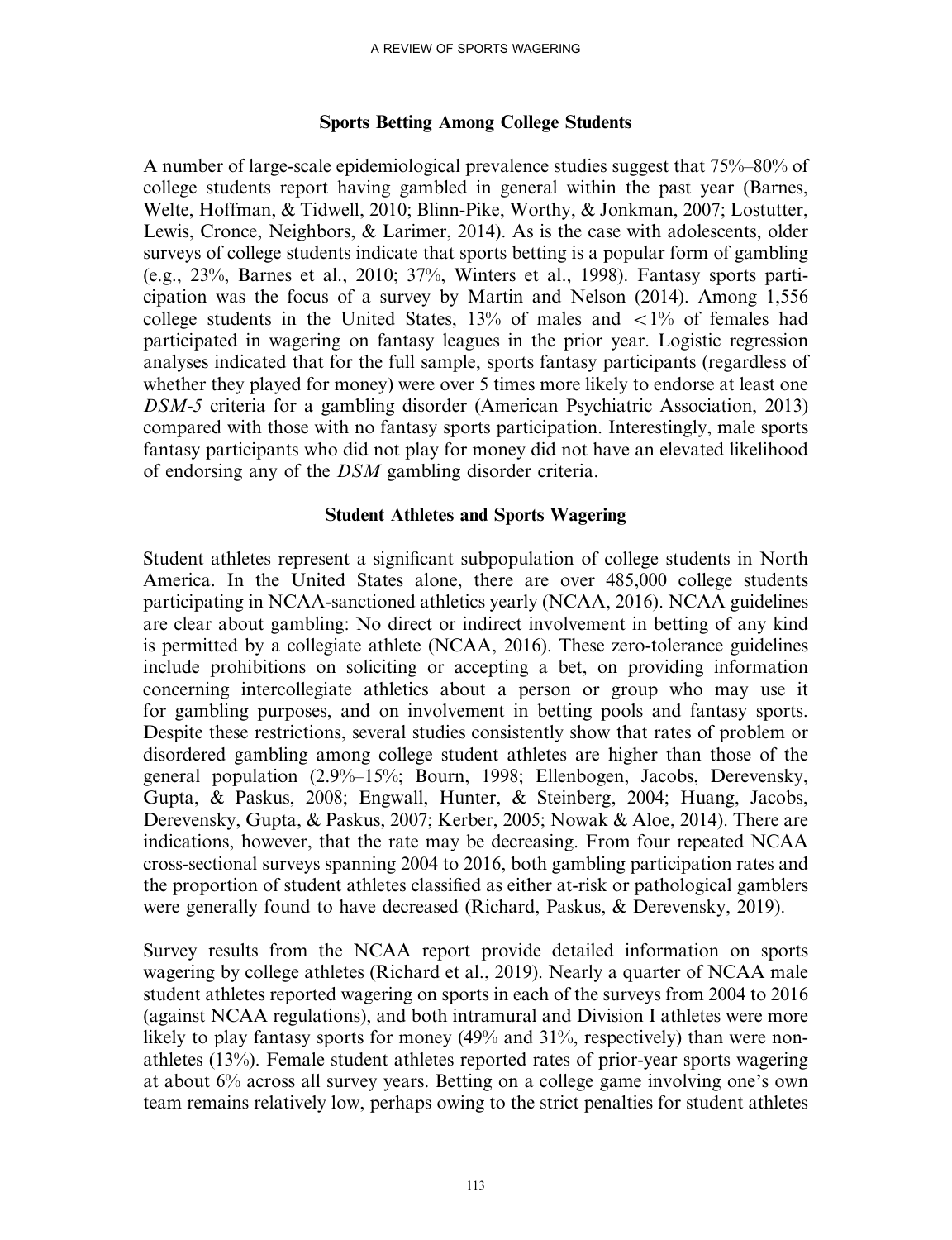who do not adhere to NCAA policies prohibiting sports wagering, as well as to recent NCAA prevention efforts.

## Gambling and Sports Gambling Among Professional Athletes

Empirical data pertaining to gambling by professional athletes have been limited to European studies. Grall-Bronnec and colleagues (2016) assessed 1,236 professional athletes (professional ice hockey, rugby, handball, basketball, football, indoor football, volleyball, and cricket teams in Spain, France, Greece, Ireland, Italy, Sweden, and the United Kingdom). The investigators reported that 57% of athletes gambled at least once during the previous year and that the prevalence of current problem gambling was 8% on the basis of endorsing at least one item on the Lie/Bet Questionnaire (Johnson et al., 1997). Problem gambling status was found to be significantly associated with betting on one's own team (odds ratio  $= 4.1$ ).

## Current and Former Athletes and Sports Betting

Weiss and Louber (2008) randomly sampled 300 adults in Colorado and Connecticut and found that 13% of former high school and college athletes and 13% of current athletes (any organized league, including professional athletes) reported gambling-related problems.

An additional analysis of the survey data (Weiss & Loubier, 2008) indicated that among those identified as disordered gamblers (score of 3 or more on the South Oaks Gambling Screen; Lesieur & Blume, 1987), former athletes were more likely to participate in skill-based forms of gambling, including sports gambling and poker card playing, whereas non-athletes were more likely to partake in gambling activities that were based predominately on chance factors. Not surprisingly, former athletes were more likely to wager on the sport they had once played.

## Future Research Needs

Older prevalence studies on sports betting most certainly underestimate its popularity, given that these studies were conducted in a gambling era that is largely distinct from the current sports betting landscape characterized by expanding sports betting options and new technologies. Thus, there is a need for comprehensive contemporary studies. The association between method and modes to place a sports bets (e.g., online betting, micro in-game betting, mobile betting, and fantasy gambling) and gambling involvement, including problem gambling, is a critical question for future surveys to address. Moreover, the possible causal link between sports betting and problem gambling, as well as the additional harm posed by the presence of individual- and technology-based risk factors, cannot be determined from correlational studies, which is the state of nearly all studies that we reviewed. As a result, we suggest the need for longitudinal studies.

The study of how public health responses may alter the sports betting landscape is another important area of assessment. For example, does banning micro-event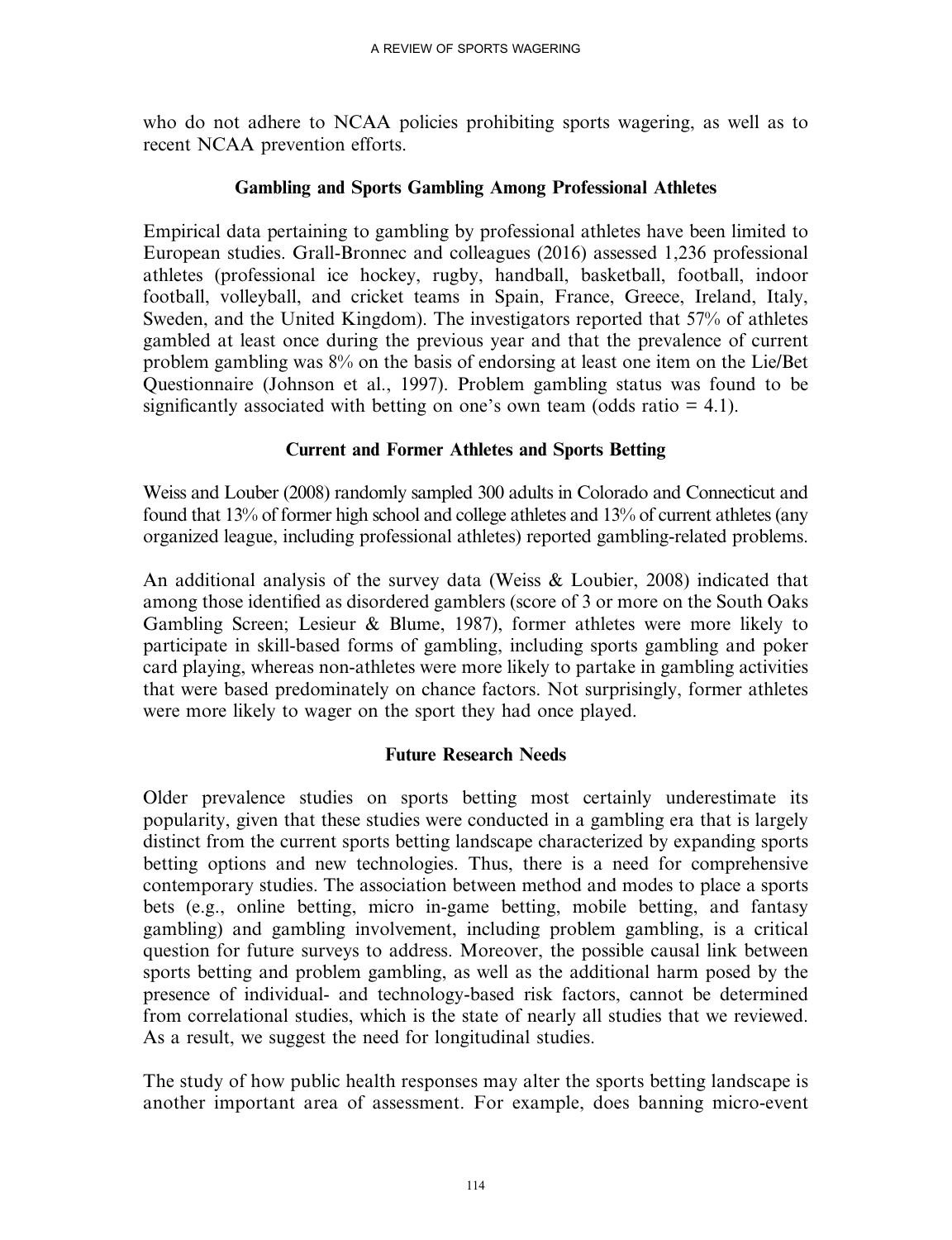betting reduce the risk of developing a gambling problem? Additional harm or risk reduction measures that merit research attention include the role of setting limits on the time and amount of bets, of self-exclusion programs, and of increasing an individual's knowledge about betting odds (National Council on Problem Gambling, 2018). Moreover, the impact of wagering promotions on altering sports betting behaviour and the risk of developing into a PGSB is only beginning to be studied (Hanss, Mentzoni, Griffiths, & Pallesen, 2015; Hing, Lamont, et al., 2013; Lopez-Gonzalez et al., 2017). Promotions may have specific effects on problem gamblers (Hing, Lamont, et al., 2015). A related open research question is whether ''gamble responsibly'' messages are effective in reducing high-risk betting behaviours (Lamont et al., 2016).

Clinical studies are a significant research need. Historically, they have suggested that it is rare for those with a gambling disorder to identify sports betting as the preferred game (e.g., Stinchfield & Winters, 2001). Yet, the few clinical studies that have been more recently published suggest a strong link between sports betting and harms. Australia is witnessing an increase among young men seeking treatment for problems resulting from online sports betting (Blaszczynski & Hunt, 2011). Estévez et al. (2017) compared online to offline sports bettors among patients with a gambling disorder under treatment in a Barcelona, Spain, area hospital. Online sports bettors made greater maximum bets and incurred increased financial debts sooner compared with offline-only bettors. Among disordered gamblers receiving treatment in Florida, 8.6% of the total sample reported that their preferred form of gambling was sports wagering (Derevensky, 2018).

The characteristics of PGSBs suggest that interventions should target young adult males and take into account the higher educational and income levels of this group. More research is needed to establish optimal intervention approaches to discourage problem gamblers from engaging in high-risk sports betting such as online and micro-betting, to help them avoid sports betting inducements (e.g., sign-up bonuses, "free" bets), and to challenge their beliefs that one can readily earn money from sports gambling. Adjustments to assessment and treatment approaches are needed to meet the needs of this newest generation of individuals with a gambling disorder resulting from sports betting.

Additional research needs are as follows: (1) methodological designs that isolate problem behaviours associated with sports betting from possible links to other forms of gambling; (2) research that delves deeper than the previous literature did into psychological, social, and cultural variables linked to sports betting; (3) examination of the origins and extent of sports betting by children and adolescents; (4) exploration of the differential influences of possible functional values of gambling behaviour (e.g., coping-based, escape-based); (5) examination of the impact on sports betting involvement as a function of major league sports leagues and professional teams partnering with gambling operators and casinos; (6) examination of the impact of new sports wagering television and radio shows and advertisements on gambling behaviour, as well as the role that government can play in regulating the promotion of sports betting; and (7) treatment research that includes the role of co-occurring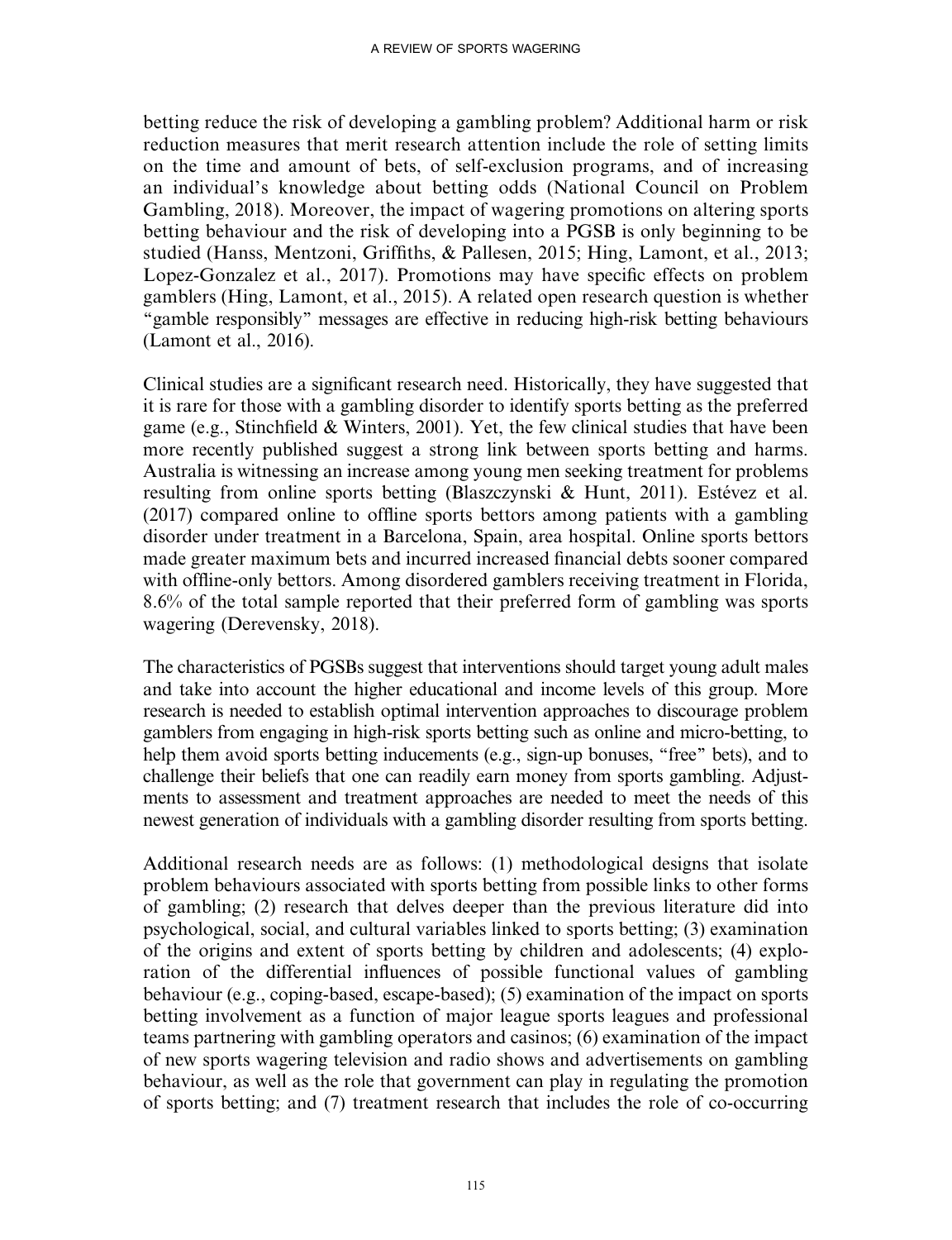disorders and the strategies to address the risk factors of problem gambling (e.g., impulsive betting patterns) that can compromise treatment.

#### Moving Forward

Sports are an important part of many cultures and it seems likely that sports wagering will continue to grow, given the significant technological advances; governments that permit, regulate, and license sports wagering operators; and many major professional sports leagues that partner with gambling operators. The characteristics of typical sports gamblers are that they are male, younger, and unmarried; they have peers who gamble on sports, a perception and belief that they are knowledgeable about sports, and an increased likelihood of substance use (alcohol and drugs); and they engage in multiple forms of gambling. These characteristics of sport bettors are also associated with those who show harms from sports betting. Features of sports betting related to gambling problems are excessive sports wagering, mobile wagering, micro-betting (instantaneous and live propositional betting), and fantasy sports wagering. The expectation of a significant increase in sports wagering and its concomitant related problems places attention on policy makers and regulators, as well as on clinical service providers, to adjust assessment and treatment approaches to meet the growing needs of this new generation of individuals with a gambling disorder. Our review of the literature supports the viewpoint that jurisdictions that permit legal sports betting have valid concerns about a growing culture of high-risk sports bettors (Gordon et al., 2015; Thomas et al., 2012).

#### References

American Gaming Association. (2019). Responsible marketing code for sports wagering. Retrieved from [https://www.americangaming.org/wp-content/uploads/](https://www.americangaming.org/wp-content/uploads/2019/05/Responsible-Marketing-Code-for-Sports-Wagering.pdf) [2019/05/Responsible-Marketing-Code-for-Sports-Wagering.pdf](https://www.americangaming.org/wp-content/uploads/2019/05/Responsible-Marketing-Code-for-Sports-Wagering.pdf)

American Psychiatric Association. (1980). Diagnostic and statistical manual of mental disorders (3rd ed.). Washington, DC: Author.

American Psychiatric Association. (2000). Diagnostic and statistical manual of mental disorders (4th ed., text rev.). Washington, DC: Author.

American Psychiatric Association. (2013). Diagnostic and statistical manual of mental disorders (5th ed.). Washington, DC: Author.

Auer, M., & Griffiths, M. D. (2017). Self-reported losses versus actual losses in online gambling: An empirical study. Journal of Gambling Studies, 33, 795–806.

Auer, M., & Griffiths, M. D. (2013). Voluntary limit setting and player choice in most intense online gamblers: An empirical study of gambling behaviour. Journal of Gambling Studies, 29, 647–660.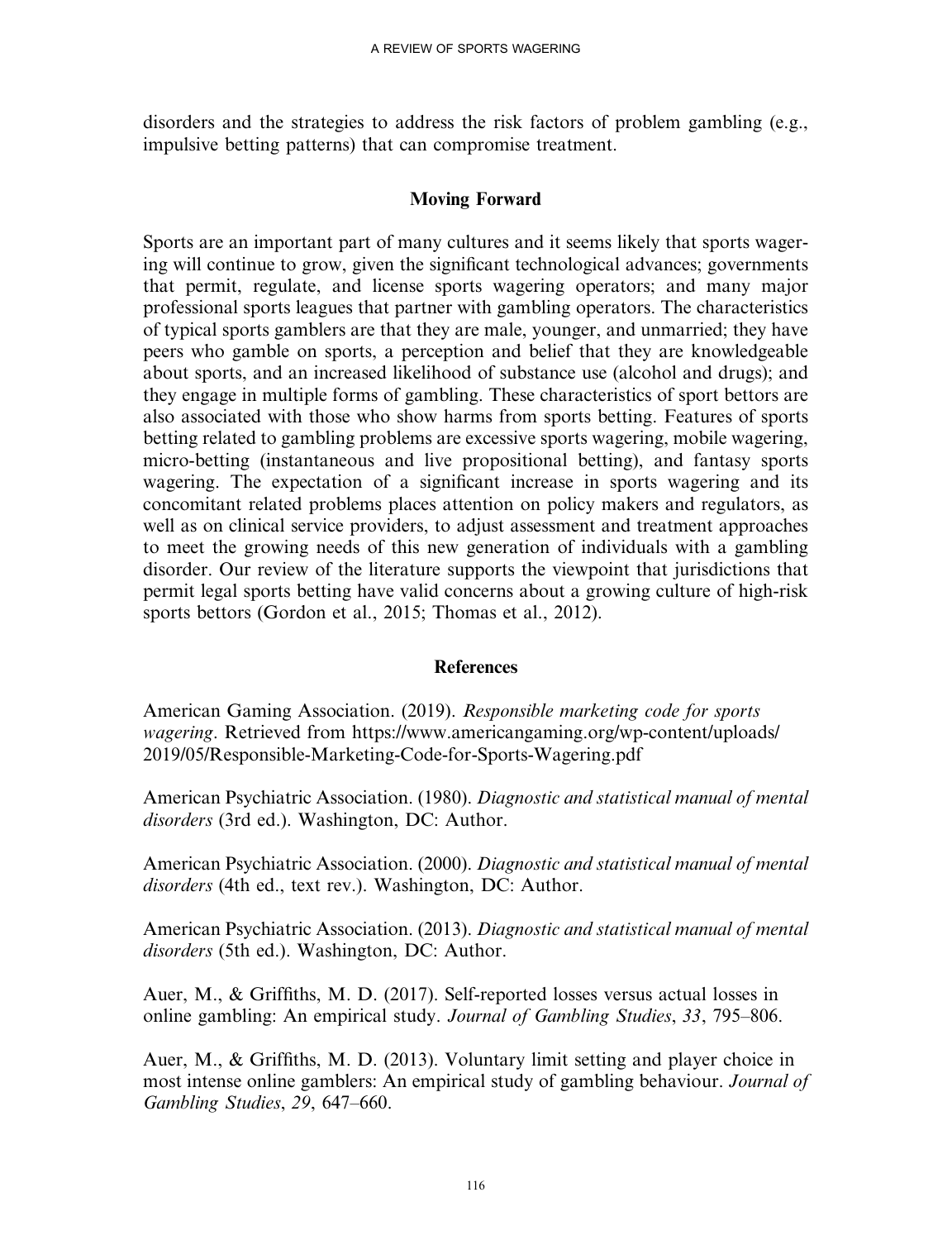Barnes, G. M., Welte, J. W., Hoffman, J. H., & Tidwell, M. C. O. (2010). Comparisons of gambling and alcohol use among college students and non-college students in the U.S. Journal of American College Health, 58, 443–452.

Blaszczynski, A., & Hunt, C. (2011). Online sports betting has created new generation of problem gamblers. Sydney, NSW, Australia: The University of Sydney.

Blaszczynski, A., & Nower, L. (2002). A pathways model of problem and pathological gambling. Addiction, 97, 487–499.

Blinn-Pike, L., Worthy, S. L., & Jonkman, J. N. (2007). Disordered gambling among college students: A meta-analytic study. Journal of Gambling Studies, 23, 175–183.

Bourn, D. (1998). Gambling behavior among college student-athletes, non-athletes, and former athletes (Unpublished master's thesis). Springfield College, Springfield, MA, Connecticut.

Braverman, J., LaPlante, D. A., Nelson, S. E., & Shaffer, H. J. (2013). Using crossgame behavioral markers for early identification of high-risk internet gamblers. Psychology of Addictive Behaviors, 27, 868–877.

Browne, M., Rockloff, M. J., Blaszczynski, A., Allcock, C., & Windross, A. (2015). Delusions of expertise: The high standard of proof needed to demonstrate skills at horserace handicapping. Journal of Gambling Studies, 31, 73–89.

Calado, F., Alexandre, J., & Griffiths, M. D. (2017). Prevalence of adolescent problem gambling: A systematic review of recent research. Journal of Gambling Studies, 33, 397–424.

Casino City Press. (2019). Casino City's iGaming business directory, 2019 edition. Dublin, Ireland: Author.

Castrén, S., Basnet, S., Salonen, A. H., Pankakoski, M., Ronkainen, J. E., Alho, H., & Lahti, T. (2013). Factors associated with disordered gambling in Finland. Substance Abuse Treatment, Prevention, and Policy, 8, 1–9.

Corney, R., & Davis, J. (2010). The attractions and risks of Internet gambling for women: A qualitative study. *Journal of Gambling Issues*, 24, 121–139.

Dannon, P. N., Lowengrub, K., Shalgi, B., Sasson, M., Tuson, L., Saphir, Y., & Kotler, M. (2006). Dual psychiatric diagnosis and substance abuse in pathological gamblers: A preliminary gender comparison study. Journal of Addictive Diseases, 25, 49–54.

d'Astous, A., & Di Gaspero, M. (2015). Heuristic and analytic processing in online sports betting. Journal of Gambling Studies, 31, 455–470.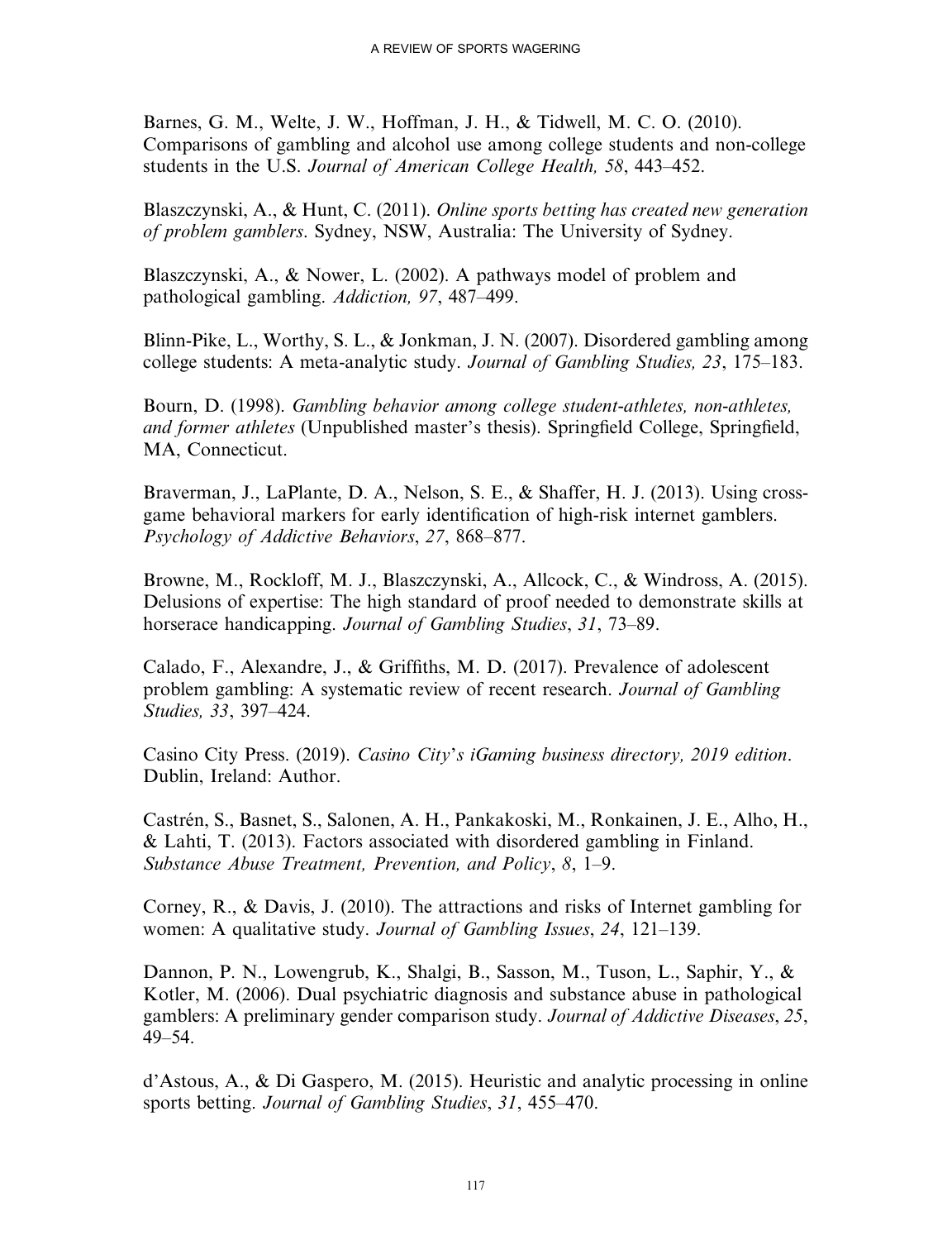Deans, E. G., Thomas, S. L., Daube, M., & Derevensky, J. (2016). ''I can sit on the beach and punt through my mobile phone'': The influence of physical and online environments on the gambling risk behaviours of young men. Social Science  $\&$ Medicine, 166, 110–119.

Delfabbro, P., & King, D. (2012). Gambling in Australia: Experiences, problems, research and policy. Addiction, 107, 1556–1561.

Derevensky, J. (2012). Teen gambling: Understanding a growing epidemic. New York, NY: Rowman & Littlefield Publishing.

Derevensky, J. (2018). Annual treatment report for problem gambling in Florida. Report to the Florida Council on Compulsive Gambling. Montreal, Quebec: McGill University.

Derevensky, J., & Marchica, L. (2018). Fantasy sports wagering: Is it a concern and does it require more regulation? Gambling Law Review: Economics, Regulation, Compliance, and Policy, 22, 55–60.

Dirección General de Ordenación del Juego. (2016). Study on the prevalence, behavior and characteristics of users of games of chance in Spain 2015. Madrid, Spain: Ministerio de Hacienda y Administraciones Públicas.

Drayer, J., Shapiro, S. L., Dwyer, B., Morse, A. L., & White, J. (2010). The effects of fantasy football participation on NFL consumption: A qualitative analysis. Sport Management Review, 13, 129–141.

Dwyer, B., & Weiner, J. (2018). Daily grind: A comparison of causality orientations, emotions, and fantasy sport participation. Journal of Gambling Studies, 34, 1–20.

Ellenbogen, S., Jacobs, D., Derevensky, J., Gupta, R., & Paskus, T. (2008). Gambling behavior among college student-athletes. Journal of Applied Sport Psychology, 20, 349–362.

Engwall, D., Hunter, R., & Steinberg, M. (2004). Gambling and other risk behaviors on university campuses. Journal of American College Health, 52, 245–256.

Estevez, A., Rodriguez, R., Diaz, N., Granero, R., Mestre-Bach, G., Steward, T.,  $\ldots$  Bano, M. (2017). How do online sports gambling disorder patients compare with land-based patients? Journal of Behavioral Addictions, 6, 639–647.

Fantasy Sports Trade Association. (2018). Industry demographics. Retrieved from <http://fsta.org/research/industry-demographics/>

Ferris, J., & Wynne, H. (2001). The Canadian Problem Gambling Index: Final report. Ottawa, ON: Canadian Centre on Substance Abuse.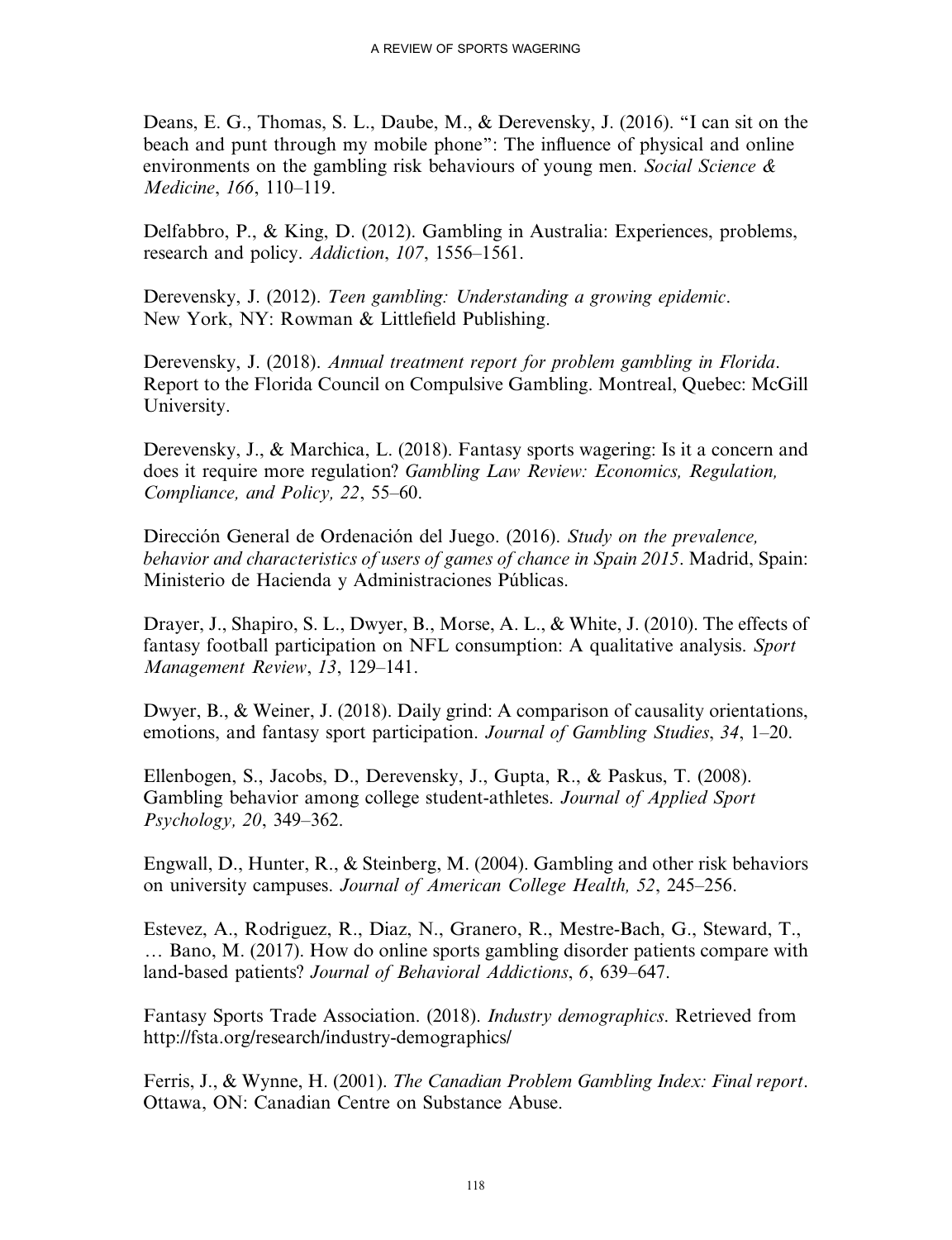Gainsbury, S. M., Liu, Y., Russell, A. M., & Teichert, T. (2016). Is all Internet gambling equally problematic? Considering the relationship between mode of access and gambling problems. Computers in Human Behavior, 55, 717–728.

Gainsbury, S. M., Russell, A., Blaszczynski, A., & Hing, N. (2015). The interaction between gambling activities and modes of access: A comparison of Internet-only, land-based only, and mixed-mode gamblers. Addictive Behaviors, 41, 34–40.

Gainsbury, S. M., Russell, A., & Hing, N. (2014). An investigation of social casino gaming among land-based and Internet gamblers: A comparison of sociodemographic characteristics, gambling and co-morbidities. Computers in Human Behavior, 33, 126–135.

Gainsbury, S. M., Russell, A., Hing, N., Wood, R., Lubman, D., & Blaszczynski, A. (2015). How the Internet is changing gambling: Findings from an Australian prevalence survey. Journal of Gambling Studies, 31, 1–15.

Gainsbury, S. M., Russell, A., Hing, N., Wood, R., Lubman, D. I., & Blaszczynski, A. (2014). The prevalence and determinants of problem gambling in Australia: Assessing the impact of interactive gambling and new technologies. Psychology of Addictive Behaviors, 28, 769–779.

Gainsbury, S., Wood, R., Russell, A., Hing, N., & Blaszczynski, A. (2012). A digital revolution: Comparison of demographic profiles, attitudes and gambling behavior of Internet and non-Internet gamblers. Computers in Human Behavior, 28, 1388–1398.

Gebauer, L., LaBrie, R., & Shaffer, H. J. (2010). Optimizing DSM–IV–TR classification accuracy: A brief biosocial screen for detecting current gambling disorders among gamblers in the general household population. The Canadian Journal of Psychiatry, 55, 82–90.

Gordon, R., Gurrieri, L., & Chapman, M. (2015). Broadening an understanding of problem gambling: The lifestyle consumption community of sports betting. Journal of Business Research, 68, 2164–2172.

Grall-Bronnec, M., Caillon, J., Humeau, E., Perrot, B., Remaud, M., Guilleux, A., ... Bouju, G. (2016). Gambling among European professional athletes: Prevalence and associated factors. Journal of Addictive Diseases, 35, 278–290.

Gray, H. M., LaPlante, D. A., & Shaffer, H. J. (2012). Behavioral characteristics of Internet gamblers who trigger corporate responsible gambling interventions. Psychology of Addictive Behaviors, 26, 527–535.

Griffiths, M. D. (2003). Internet gambling: Issues, concerns, and recommendations. CyberPsychology & Behavior, 6, 557–568.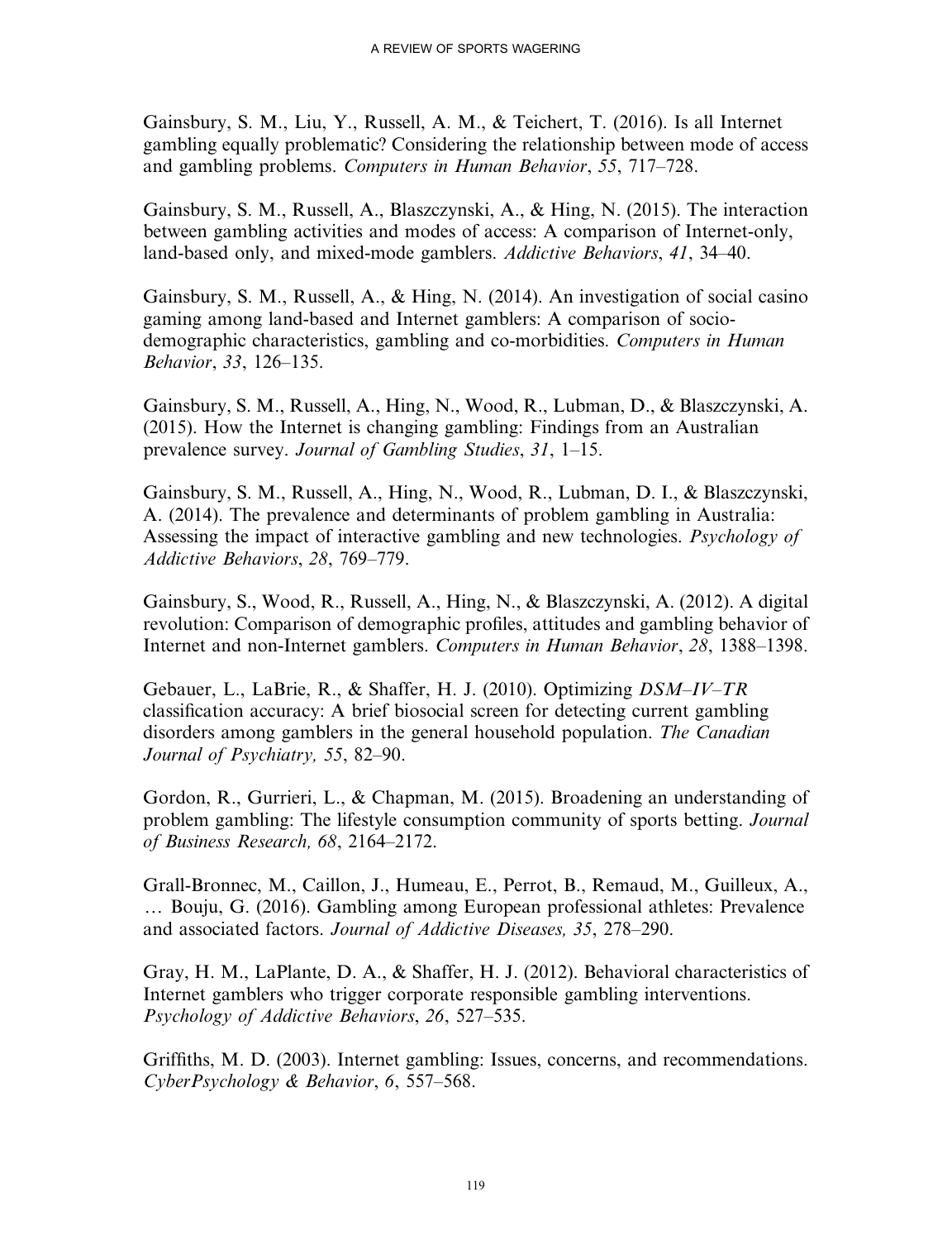Griffiths, M. D., & Auer, M. (2011). Approaches to understanding online versus offline gaming impacts. Casino and Gaming International, 7, 45–48.

Griffiths, M. D., & Parke, J. (2002). The social impact of Internet gambling. Social Science Computer Review, 20, 312–320.

Griffiths, M., Wardle, H., Orford, J., Sproston, K., & Erens, B. (2009). Sociodemographic correlates of internet gambling: Findings from the 2007 British Gambling Prevalence Survey. CyberPsychology & Behavior, 12, 199–202.

Grossbard, J., Geisner, I. M., Neighbors, C., Kilmer, J. R., & Larimer, M. E. (2007). Are drinking games sports? College athlete participation in drinking games and alcohol-related problems. Journal of Studies on Alcohol and Drugs, 68, 97–105.

Gupta, R., & Derevensky, J. L. (1998). Adolescent gambling behavior: A prevalence study and examination of the correlates associated with problem gambling. Journal of Gambling Studies, 14, 319–345.

Hanss, D., Mentzoni, R. A., Griffiths, M. D., & Pallesen, S. (2015). The impact of gambling advertising: Problem gamblers report stronger impacts on involvement, knowledge, and awareness than recreational gamblers. Psychology of Addictive Behaviors, 29, 483–491.

Hing, N., Cherney, L., Gainsbury, S., Lubman, D., Wood, R., & Blaszczynski, A. (2015). Maintaining and losing control during Internet gambling: A qualitative study of gamblers' experiences. New Media and Society, 17, 1075–1095. doi:10.1177/ 1461444814521140

Hing, N., Lamont, M., Vitartas, P., & Fink, E. (2015). Sports bettors' responses to sports-embedded gambling promotions: Implications for compulsive consumption. Journal of Business Research, 68, 2057–2066.

Hing, N., Li, E., Vitartas, P., & Russell, A. M. (2018). On the spur of the moment: Intrinsic predictors of impulse sports betting. Journal of Gambling Studies, 34, 413–428.

Hing, N., Russell, A. M., & Browne, M. (2017). Risk factors for gambling problems on online electronic gaming machines, race betting and sports betting. Frontiers in Psychology, 8, 779.

Hing, N., Russell, A. M., Vitartas, P., & Lamont, M. (2016). Demographic, behavioural and normative risk factors for gambling problems amongst sports bettors. Journal of Gambling Studies, 32, 625–641.

Hing, N., Vitartas, P., & Lamont, M. (2013). Gambling sponsorship of sport: An exploratory study of links with gambling attitudes and intentions. International Gambling Studies, 13, 281–301.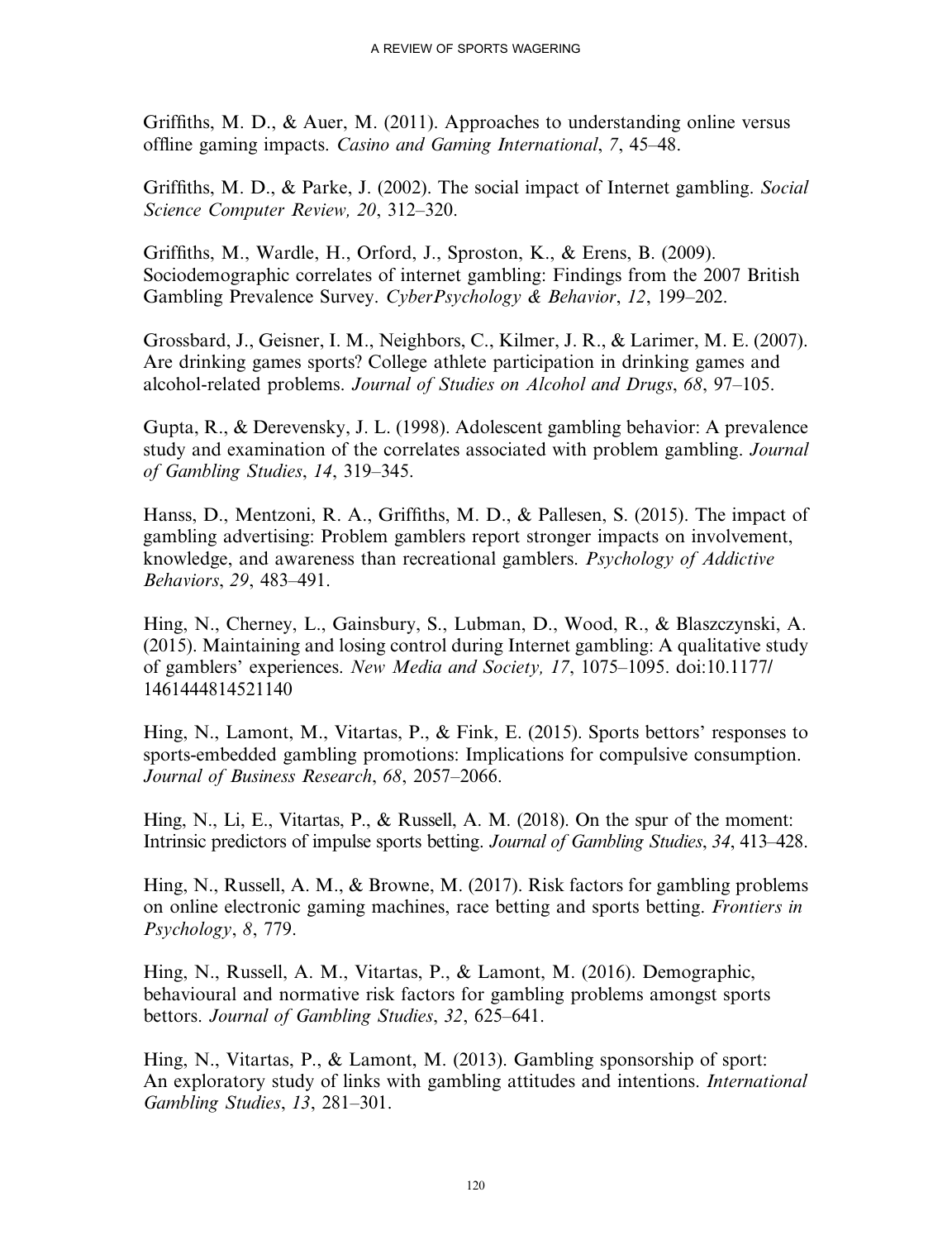Holdsworth, L., Hing, N., & Breen, H. (2012). Exploring women's problem gambling: A review of the literature. International Gambling Studies, 12, 199–213.

Huang, J. H., & Boyer, R. (2007). Epidemiology of youth gambling problems in Canada: A national prevalence study. The Canadian Journal of Psychiatry, 52, 657–665.

Huang, J. H., Jacobs, D. F., Derevensky, J. L., Gupta, R., & Paskus, T. S. (2007). A national study on gambling among US college student-athletes. Journal of American College Health, 56, 93–99.

Johansson, A., Grant, J. E., Kim, S. W., Odlaug, B. L., & Götestam, K. G. (2009). Risk factors for problematic gambling: A critical literature review. Journal of Gambling Studies, 25, 67–92.

Johnson, E. E., Hammer, R., Nora, R. M., Tan, B., Eistenstein, N., & Englehart, C. (1997). The Lie/Bet Questionnaire for screening pathological gamblers. Psychological Reports, 80, 83–88.

Kairouz, S., Paradis, C., & Nadeau, L. (2012). Are online gamblers more at risk than offline gamblers? Cyberpsychology, Behavior, and Social Networking, 15, 175–180.

Kerber, C. S. (2005). Problem and pathological gambling among college athletes. Annals of Clinical Psychiatry, 17, 243–247.

Kludt, T. (2015). DraftKings and FanDuel ads seem to be everywhere on TV because they are. CNN Money.

LaBrie, R., & Shaffer, H. J. (2011). Identifying behavioral markers of disordered Internet sports gambling. Addiction Research & Theory, 19, 56–65.

Ladouceur, R., Sylvain, C., Boutin, C., Lachance, S., Doucet, C., Leblond, J., & Jacques, C. (2001). Cognitive treatment of pathological gambling. The Journal of Nervous and Mental Disease, 189, 774–780.

Lamont, M., Hing, N., & Gainsbury, S. (2011). Gambling on sport sponsorship: A conceptual framework for research and regulatory review. Sport Management Review, 14, 246–257.

Lamont, M., Hing, N., & Vitartas, P. (2016). Affective response to gambling promotions during televised sport: A qualitative analysis. Sport Management Review, 19, 319–331.

LaPlante, D. A., Nelson, S. E., & Gray, H. M. (2014). Breadth and depth involvement: Understanding Internet gambling involvement and its relationship to gambling problems. Psychology of Addictive Behaviors, 28, 396–403.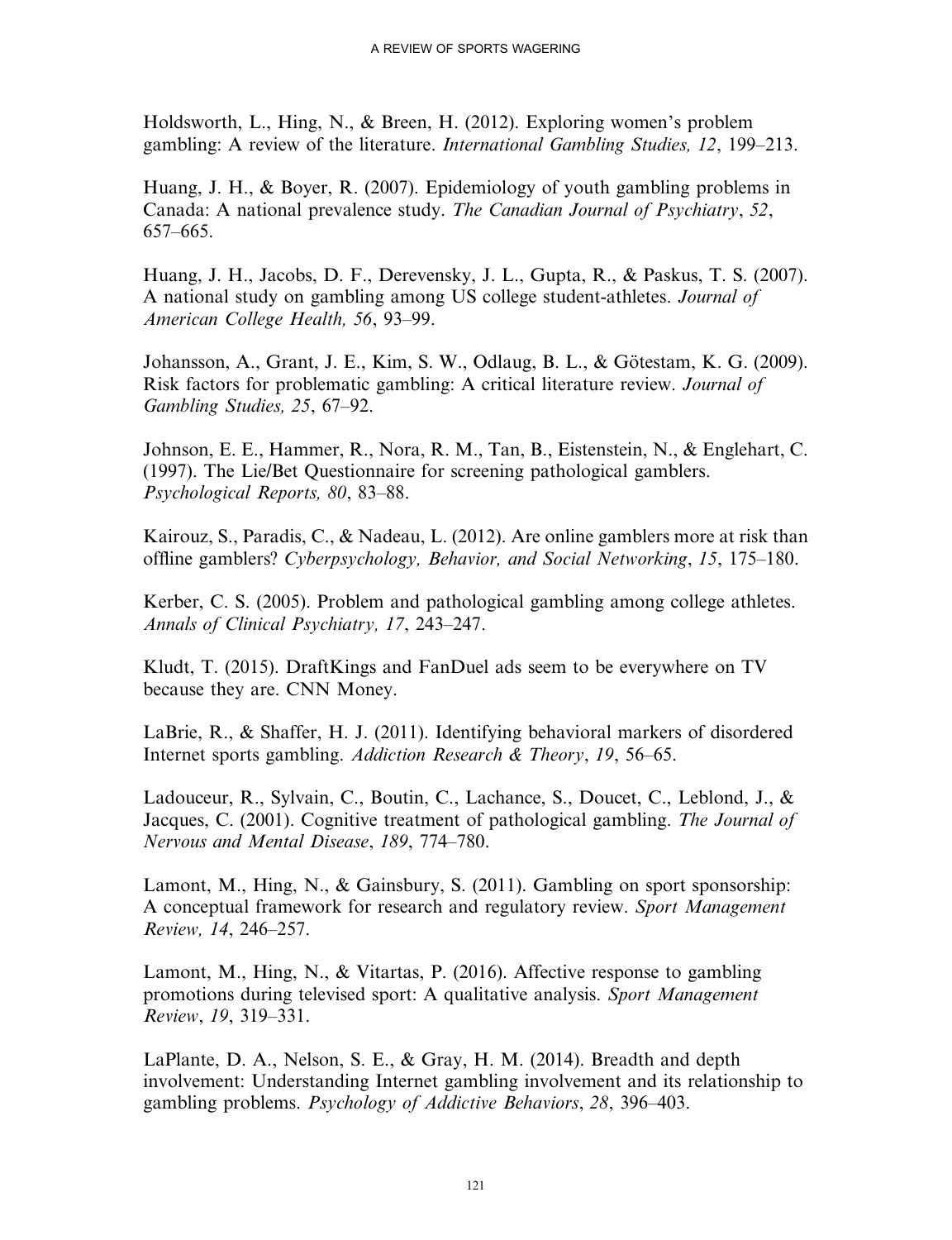LaPlante, D. A., Nelson, S. E., LaBrie, R. A., & Shaffer, H. J. (2009). Disordered gambling, type of gambling and gambling involvement in the British Gambling Prevalence Survey 2007. The European Journal of Public Health, 21, 532–537.

LaPlante, D. A., Schumann, A., LaBrie, R. A., & Shaffer, H. J. (2008). Population trends in Internet sports gambling. Computers in Human Behavior, 24, 2399–2414.

Lesieur, H. R., & Blume, S. B. (1987). The South Oaks Gambling Screen (SOGS): A new instrument for the identification of pathological gamblers. American Journal of Psychiatry, 144, 1184–1188.

Lopez-Gonzalez, H., Estévez, A., & Griffiths, M. D. (2017). Marketing and advertising online sports betting: A problem gambling perspective. Journal of Sport & Social Issues, 41, 256–272.

Lopez-Gonzalez, H., Estévez, A., & Griffiths, M. D. (2018a). Controlling the illusion of control: A grounded theory of sports betting advertising in the UK. International Gambling Studies, 18, 39–55.

Lopez-Gonzalez, H., Estévez, A., & Griffiths, M. D. (2018b). Internet-based structural characteristics of sports betting and problem gambling severity: Is there a relationship? International Journal of Mental Health and Addiction, 1–14. doi:10.1007/s11469-018-9876-x

Lopez-Gonzalez, H., & Griffiths, M. D. (2016). Is European online gambling regulation adequately addressing in-play betting advertising? Gaming Law Review and Economics, 20, 495–503.

Lostutter, T. W., Lewis, M. A., Cronce, J. M., Neighbors, C., & Larimer, M. E. (2014). The use of protective behaviors in relation to gambling among college students. Journal of Gambling Studies, 30, 27–46.

Marchica, L., & Derevensky, J. (2016). Fantasy sports: A growing concern among college student-athletes. International Journal of Mental Health and Addiction, 14,  $635 - 645$ .

Marchica, L., Zhao, Y., Derevensky, J., & Ivoska, W. (2017). Understanding the relationship between sports-relevant gambling and being at-risk for a gambling problem among American adolescents. Journal of Gambling Studies, 33, 437–448.

Martin, R. J., & Nelson, S. E. (2014). Fantasy sports, real money: Exploration of the relationship between fantasy sports participation and gambling-related problems. Addictive Behaviors, 39, 1377–1382.

Martin, R. J., Nelson, S. E., Gallucci, A. R., & Lee, J. G. L. (2018). Daily and season-long fantasy sports participation and gambling-related problems among a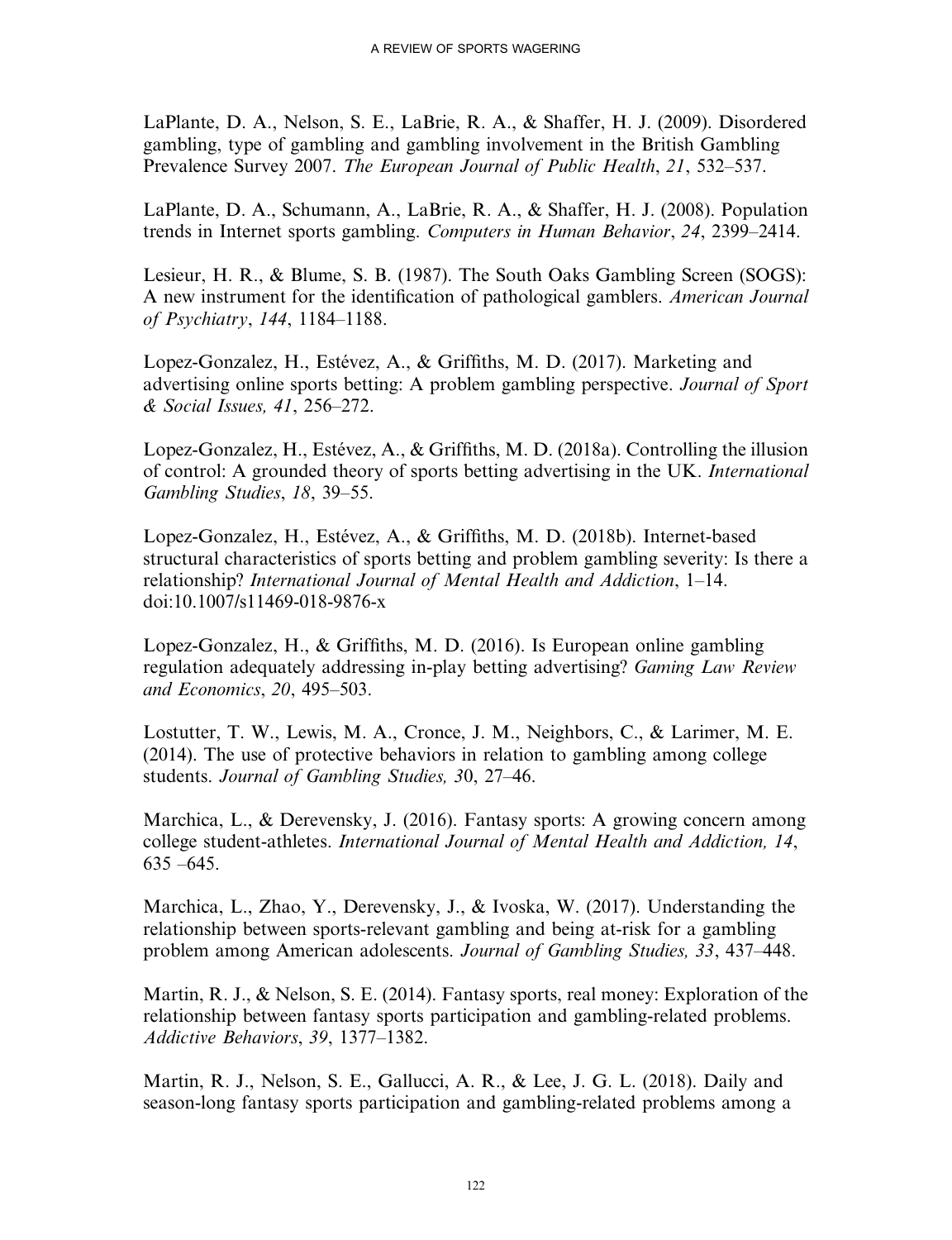sample of college students at three universities. *International Gambling Studies*, 18, 395–407.

McBride, J., & Derevensky, J. (2009). Internet gambling behavior in a sample of online gamblers. International Journal of Mental Health and Addiction, 7, 149–167.

McCormack, A., Shorter, G. W., & Griffiths, M. D. (2013). An examination of participation in online gambling activities and the relationship with problem gambling. Journal of Behavioral Addictions, 2, 31–41.

Mercier, J., Sévigny, S., Jacques, C., Goulet, A., Cantinotti, M., & Giroux, I. (2018). Sports bettors: A systematic review. Journal of Gambling Issues, 38, 203–236.

Milner, L., Hing, N., Vitartas, P., & Lamont, M. J. (2013). Embedded gambling promotion in Australian football broadcasts: An exploratory study. Communication, Politics & Culture, 46, 177–198.

Monaghan, S. (2009). Responsible gambling strategies for Internet gambling: The theoretical and empirical base of using pop-up messages to encourage selfawareness. Computers in Human Behavior, 25, 202–207.

National Collegiate Athletic Association. (2016). NCAA Sports Sponsorship and Participation Rates Report 1981-82 – 2015-16. Indianapolis, IN: Author.

National Council on Problem Gambling. (2018). Responsible gaming principles for sports gambling legislation. Retrieved from [https://www.ncpgambling.org/](https://www.ncpgambling.org/responsible-gaming-principles-for-sports-gambling-legislation/) [responsible-gaming-principles-for-sports-gambling-legislation/](https://www.ncpgambling.org/responsible-gaming-principles-for-sports-gambling-legislation/)

National Council on Problem Gambling. (2019). National survey on gambling attitudes and gambling experience. Washington, DC: Author

National Opinion Research Center. (1990). DSM Screen for Gambling Problems. Author: Chicago, IL

National Research Council. (1999). Pathological gambling: A critical review. Washington, DC: National Academy Press.

Nelson, S. E., LaPlante, D. A., Peller, A. J., Schumann, A., LaBrie, R. A., & Shaffer, H. J. (2008). Real limits in the virtual world: Self-limiting behavior of Internet gamblers. Journal of Gambling Studies, 24, 463–477.

Nordmyr, J., Forsman, A. K., Wahlbeck, K., Björkqvist, K., & Österman, K. (2014). Associations between problem gambling, socio-demographics, mental health factors and gambling type: Sex differences among Finnish gamblers. International Gambling Studies, 14, 39–52.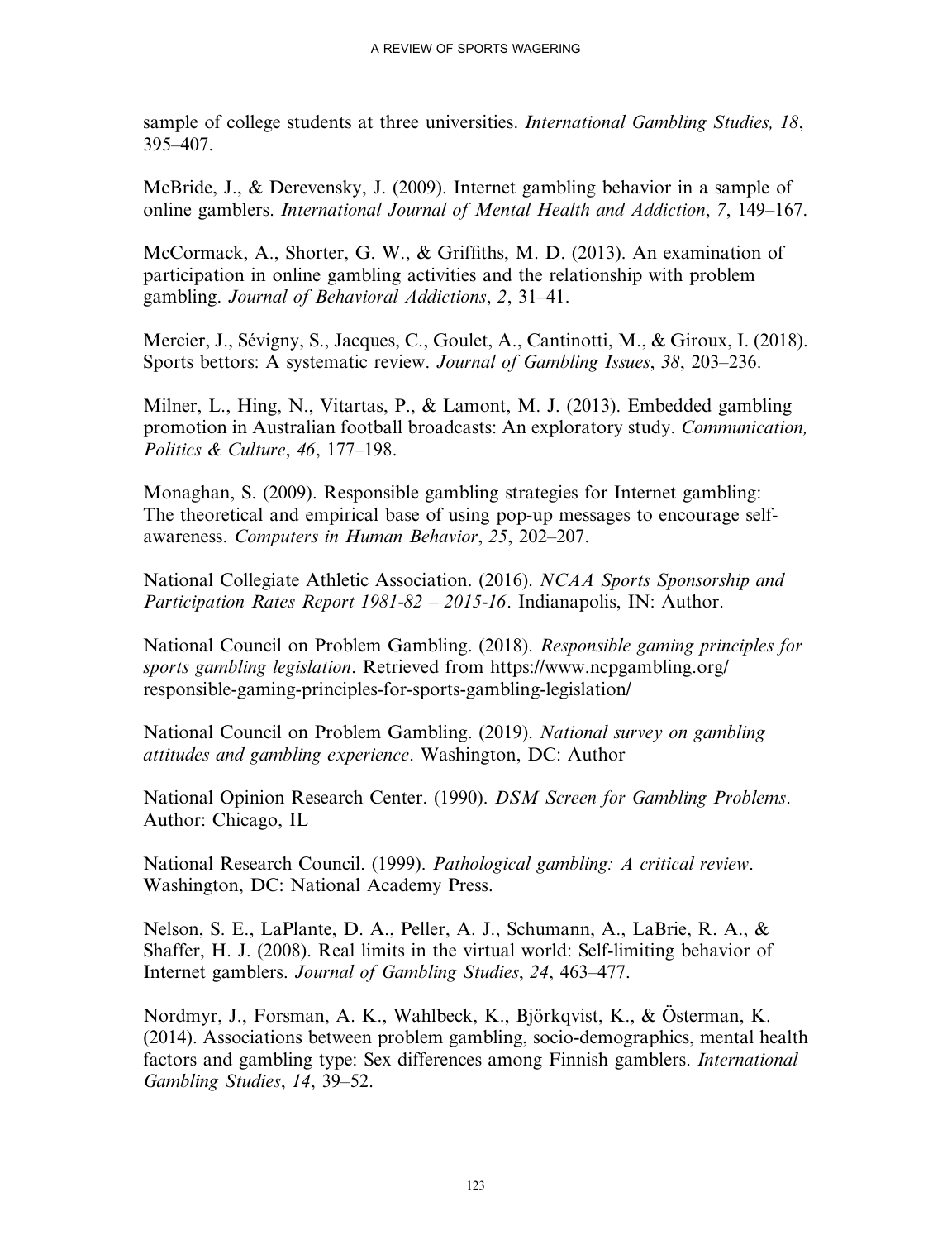Nowak, D. E., & Aloe, A. M. (2014). The prevalence of pathological gambling among college students: A meta-analytic synthesis, 2005–2013. Journal of Gambling Studies, 30, 819–843.

Nower, L., Caler, K. R., Pickering, D., & Blaszczynski, A. (2018). Daily fantasy sports players: Gambling, addiction, and mental health problems. Journal of Gambling Studies, 34, 727–737.

Nower, L., Volberg, R. A., & Caler, K. R. (2017). The prevalence of online and landbased gambling in New Jersey. New Brunswick, NJ: Rutgers University, Center for Gambling Studies.

Petry, N. M. (2007). Gambling and substance use disorders: Current status and future directions. The American Journal on Addictions, 16, 1–9.

Philander, K. S., & MacKay, T. L. (2014). Online gambling participation and problem gambling severity: Is there a causal relationship? International Gambling Studies, 14, 214–227.

Pitt, H., Thomas, S. L., Bestman, A., Daube, M., & Derevensky, J. (2017). Factors that influence children's gambling attitudes and consumption intentions: Lessons for gambling harm prevention research, policies and advocacy strategies. Harm Reduction Journal, 14, 1–12.

Potenza, M. N., Wareham, J. D., Steinberg, M. A., Rugle, L., Cavallo, D. A., Krishnan-Sarin, S., & Desai, R. A. (2011). Correlates of at-risk/problem internet gambling in adolescents. Journal of the American Academy of Child & Adolescent Psychiatry, 50, 150–159.

Productivity Commission. (2010). Productivity commission report on gambling. Canberra, Australia: Australian Government Report. Retrieved from [https://www.](https://www.pc.gov.au/inquiries/completed/gambling-2010/report) [pc.gov.au/inquiries/completed/gambling-2010/report](https://www.pc.gov.au/inquiries/completed/gambling-2010/report)

Reith, G. (2012). Beyond addiction or compulsion: The continuing role of environment in the case of pathological gambling. Addiction, 107, 1736–1737.

Richard, J., Paskus, T., & Derevensky, J. (2019). Trends in gambling behavior among college student-athletes: A comparison of 2004, 2008, 2012, and 2016 survey data. Journal of Gambling Issues, 41, 73-100.

Rose, I. N. (2015). Are daily fantasy sports legal? Gaming Law Review and Economics, 19, 346–349.

Russell, A. M., Hing, N., Browne, M., Li, E., & Vitartas, P. (2019). Who bets on micro events (microbets) in sports? Journal of Gambling Studies, 35, 205–223. doi:10.1007/s10899-018-9810-y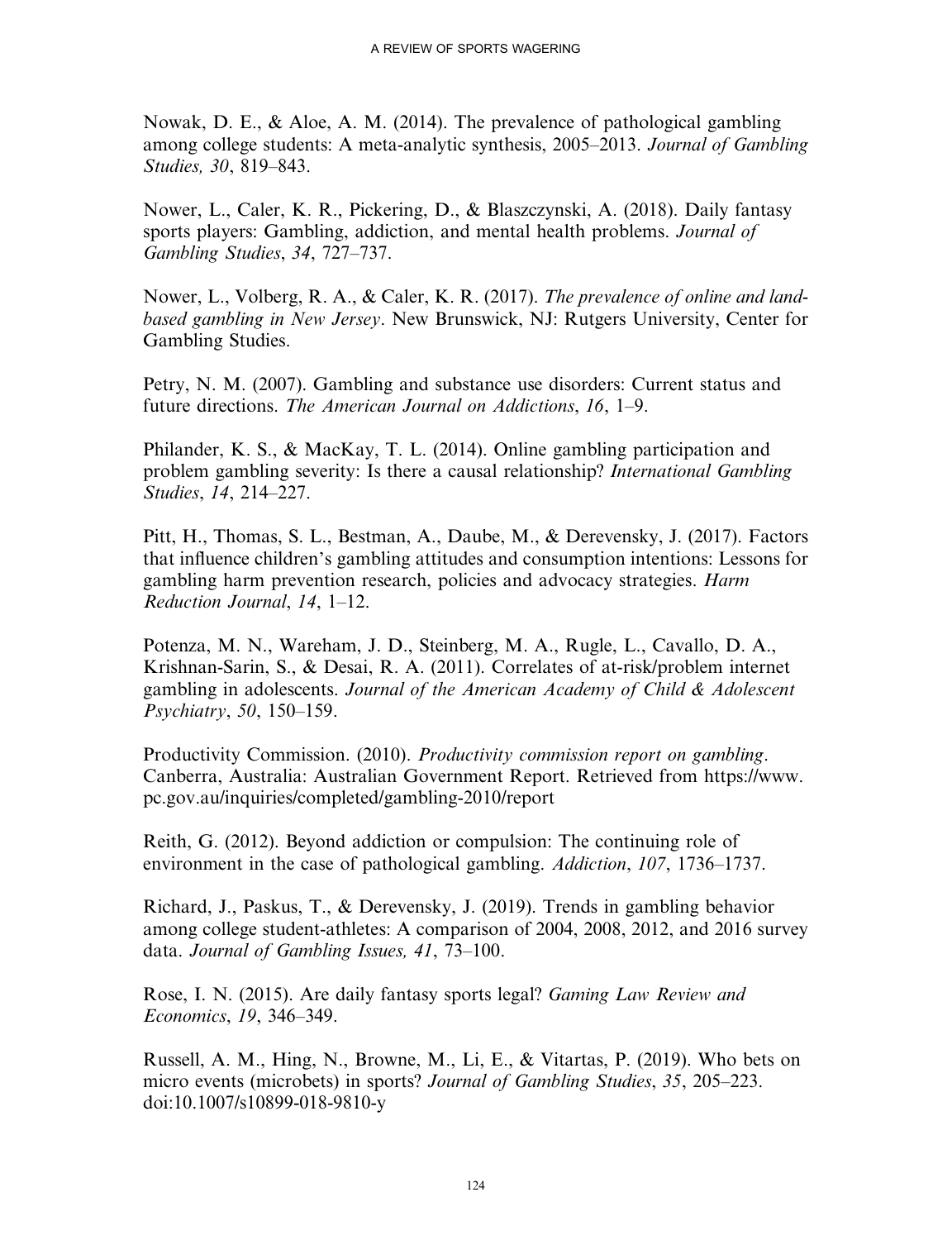Russell, A. M., Hing, N., Li, E., & Vitartas, P. (2018). Gambling risk groups are not all the same: Risk factors amongst sports bettors. Journal of Gambling Studies, 35, 225–246. doi:10.1007/s10899-018-9765-z

Statista. (2018). Statistics and market data on sports and recreation. Retrieved from <https://www.statista.com/markets/409/sports-recreation/>

Stinchfield, R., Govini, R., & Frisch, G. R. (2005). DSM-IV diagnostic criteria for pathological gambling: Reliability, validity, and classification accuracy. The American Journal on Addiction, 14, 73–82.

Stinchfield, R. D., & Winters, K. C. (2001). Outcome of Minnesota's gambling treatment programs. Journal of Gambling Studies, 17, 217–245.

Thomas, S. L., Lewis, S., McLeod, C., & Haycock, J. (2012). ''They are working every angle'': A qualitative study of Australian adults' attitudes towards, and interactions with, gambling industry marketing strategies. International Gambling Studies, 12, 111–127.

Thomas, S. L., Lewis, S., Westberg, K., & Derevensky, J. L. (2013). What influences the beliefs, behaviours and consumption patterns of 'moderate risk' gamblers? International Journal of Mental Health and Addiction, 11, 474–489.

Toce-Gerstein, M., Gerstein, D. R., & Volberg, R. A. (2009). The NODS–CLiP: A rapid screen for adult pathological and problem gambling. Journal of Gambling Studies, 25, 541.

Toneatto, T., Blitz-Miller, T., Calderwood, K., Dragonetti, R., & Tsanos, A. (1997). Cognitive distortions in heavy gambling. Journal of Gambling Studies, 13, 253–266.

Volberg, R., Gupta, R., Griffiths, M., Olason, D., & Delfabbro, P. (2010). An international perspective on youth gambling prevalence studies. International Journal of Adolescent Medicine and Health, 22, 3–28.

Walker, M. B. (1992). Irrational thinking among slot machine players. *Journal of* Gambling Studies, 8, 245–261.

Wardle, H., Moody, A., Griffiths, M., Orford, J., & Volberg, R. (2011). Defining the online gambler and patterns of behaviour integration: Evidence from the British Gambling Prevalence Survey 2010. International Gambling Studies, 11, 339–356.

Weiss, S. M., & Loubier, S. L. (2008). Gambling behaviors of former athletes: The delayed competitive effect. UNLV Gaming Research and Review Journal, 12, 53–60.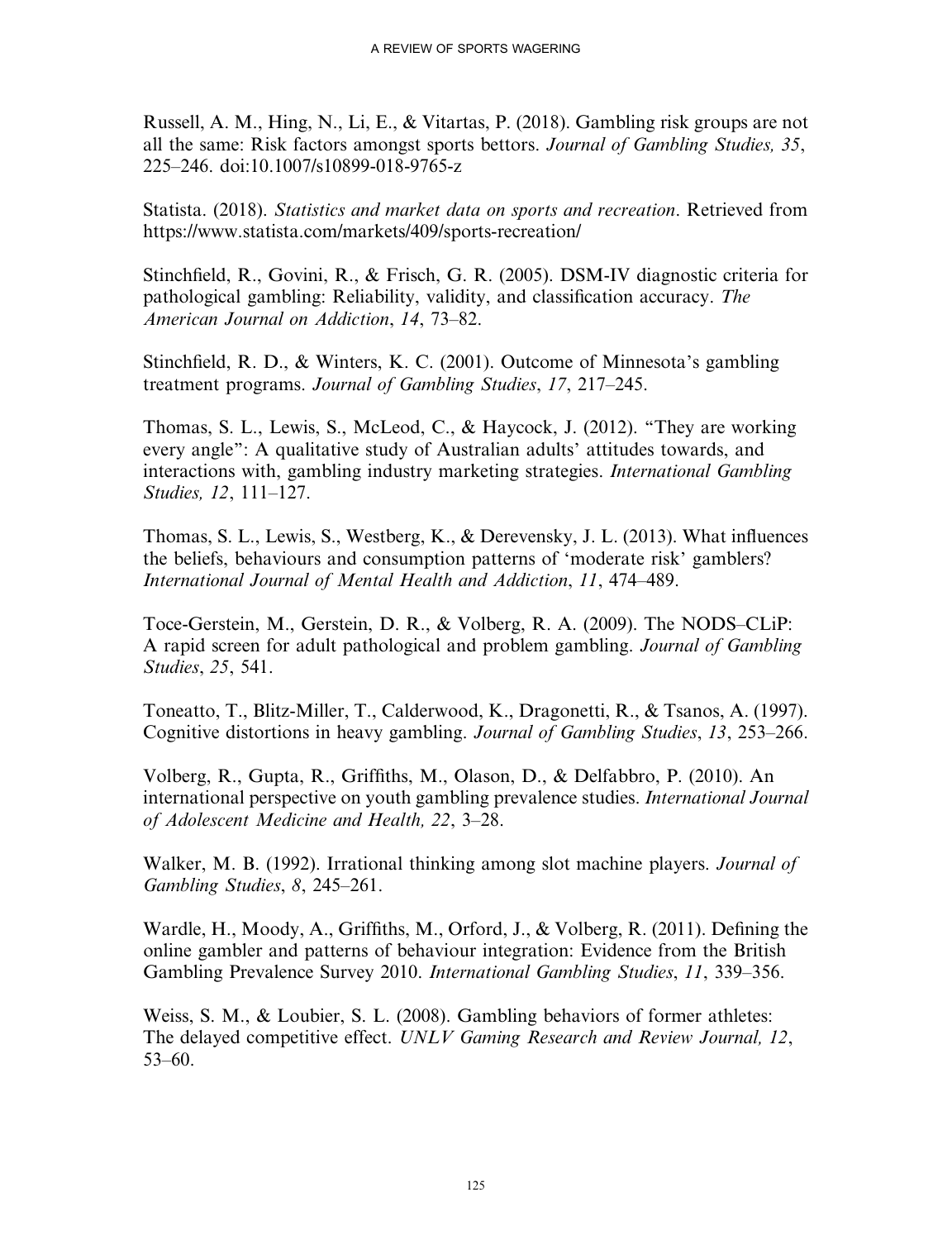Welte, J. W., Barnes, G. M., Tidwell, M. C., Hoffman, J. H., & Wieczorek, W. F. (2015). Gambling and problem gambling in the United States: Changes between 1999 and 2013. Journal of Gambling Studies, 31, 695–715.

Welte, J. W., Barnes, G. M., Wieczorek, W. F., Tidwell, M. C., & Parker, J. (2002). Gambling participation in the US: Results from a national survey. Journal of Gambling Studies, 18, 313–337.

Welte, J. W., Barnes, G. M., Wieczorek, W. F., Tidwell, M. C., & Parker, J. C. (2004). Risk factors for pathological gambling. Addictive Behaviors, 29, 323–335.

Williams, R. J., West, B. L., & Simpson, R. I. (2012). *Prevention of problem* gambling: A comprehensive review of the evidence and identified best practices. Guelph, ON: Ontario Problem Gambling Research Centre.

Winters, K. C., Bengston, P., Dorr, D., & Stinchfield, R. D. (1998). Prevalence and risk factors of problem gambling among college students. Psychology of Addictive Behaviors, 12, 127–135.

Winters, K. C., & Smith, N. (in press). Gambling expansion and its association with disordered gambling trends. In H. Shaffer, A. Blaszczynski, R. Ladouceur, D. Fong, & P. Collins (Eds.), Responsible gambling: Primary stakeholder perspectives. New York, NY: Oxford University Press.

Winters, K. C., Stinchfield, R., & Fulkerson, J. (1993). Patterns and characteristics of adolescent gambling. Journal of Gambling Studies, 9, 371–386.

Wood, R. T., & Williams, R. J. (2009). Internet gambling: Prevalence, patterns, problems, and policy options. Guelph, ON: Ontario Problem Gambling Research Centre.

Wood, R. T., & Williams, R. J. (2011). A comparative profile of the Internet gambler: Demographic characteristics, game-play patterns, and problem gambling status. New Media & Society, 13, 1123-1141.

Wu, A. M., Lai, M. H., & Tong, K. K. (2015). Internet gambling among community adults and university students in Macao. Journal of Gambling Studies, 31, 643–657.

\*\*\*\*\*\*\*

Submitted October 17, 2019; accepted October 21, 2019. This article was peer reviewed. All URLs were available at the time of submission.

For correspondence: Ken C. Winters, Ph.D., Oregon Research Institute (Minnesota location), 1575 Northrop St., Falcon Heights, MN 55108, USA. E-mail: [winte001@umn.edu](mailto:winte001@umn.edu)